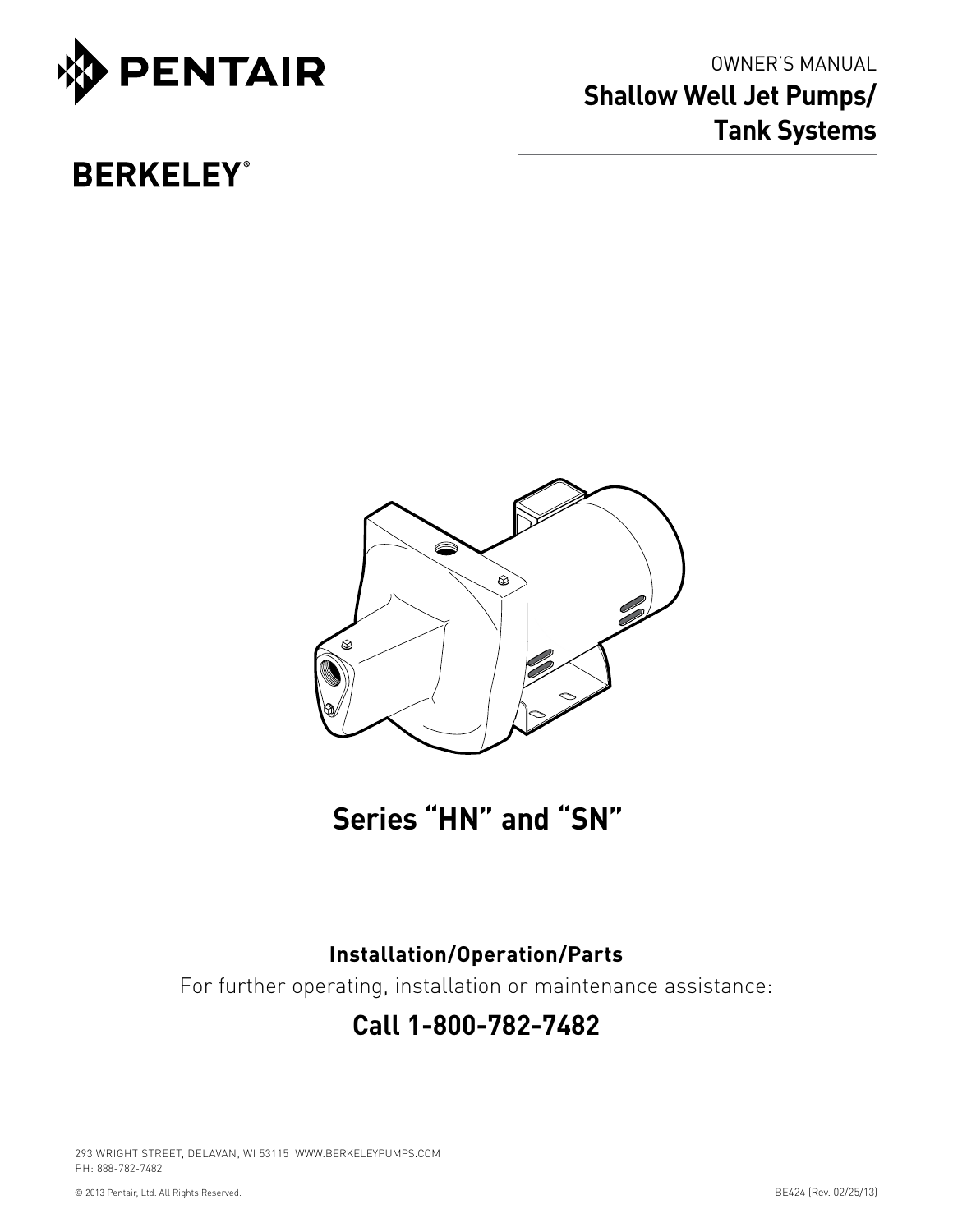# **READ AND FOLLOW SAFETY INSTRUCTIONS!**

**This is the safety alert symbol.** When you see this symbol on your pump or in this manual, look for one of the following signal words and be alert to the potential for personal injury:

ADANGER warns about hazards that will cause serious personal injury, death or major property damage if ignored.

**A WARNING** warns about hazards that **can** cause serious personal injury, death or major property damage if ignored.

**A CAUTION** warns about hazards that will or can cause minor personal injury or property damage if ignored.

The label **NOTICE** indicates special instructions which are important but not related to hazards.

### **Carefully read and follow all safety instructions in this manual and on pump.**

Keep safety labels in good condition. Replace missing or damaged safety labels.

### **California Proposition 65 Warning**

 $\Delta$  WARNING This product and related accessories contain chemicals known to the State of California to cause cancer, birth defects or other reproductive harm.

# **Electrical Safety**

**Capacitor voltage may be hazardous.** To discharge motor capacitor, hold insulated handle screwdriver **BY THE HANDLE** and short capacitor terminals together. Do not touch metal screwdriver blade or capacitor terminals. If in doubt, consult a qualified electrician.

# **General Safety**

**A CAUTION** Do not touch an operating motor. Modern motors can operate at high temperatures. To avoid burns when servicing pump, allow it to cool for 20 minutes after shut-down before handling.

Do not allow pump or any system component to freeze. To do so will void warranty.

Pump water only with this pump.

Periodically inspect pump and system components.

Wear safety glasses at all times when working on pumps.

Keep work area clean, uncluttered and properly lighted; store properly all unused tools and equipment.

Keep visitors at a safe distance from the work areas.

**A**WARNING Pump body may explode if used as a **booster pump unless relief valve capable of passing full pump flow at 75 psi is installed.**





**Hazardous voltage. Can shock, burn, or cause death.**

Ground pump before connecting to power supply. Disconnect power before working on pump, motor or tank.

**Wire motor for correct voltage. See "Electrical" section of this manual and motor nameplate.**

**Ground motor before**  ₩. **connecting to power supply.**



**Follow wiring instructions in this manual when connecting motor to power lines.**



# **WARNING**

**Hazardous pressure! Install pressure relief valve in discharge pipe.**

Release all pressure on system before working on any component.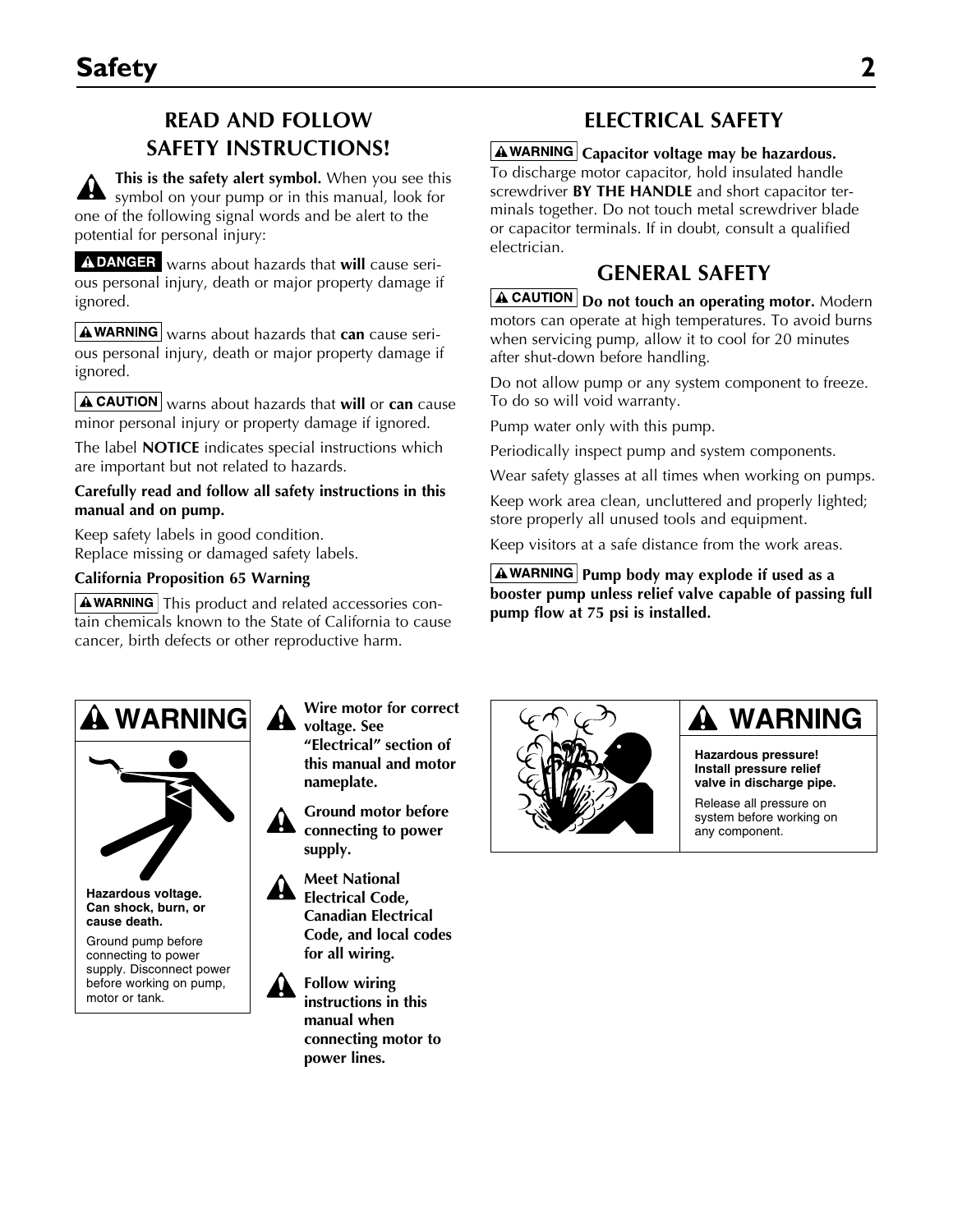# **Table of Contents 3**

## *Thank you for purchasing a top quality, factory tested pump.*

### **Limited Warranty**

BERKELEY warrants to the original consumer purchaser ("Purchaser" or "You") of the products listed below, that they will be free from defects in material and workmanship for the Warranty Period shown below.

| <b>Product</b>                                                                                                                                   | <b>Warranty Period</b>                                                                                            |  |  |  |
|--------------------------------------------------------------------------------------------------------------------------------------------------|-------------------------------------------------------------------------------------------------------------------|--|--|--|
| <b>Water Systems:</b>                                                                                                                            |                                                                                                                   |  |  |  |
| Water Systems Products — jet pumps, small centrifugal pumps, submersible pumps and<br>related accessories                                        | whichever occurs first:<br>12 months from date of original installation, or<br>18 months from date of manufacture |  |  |  |
| Pro-Source™ Composite Tanks                                                                                                                      | 5 years from date of original installation                                                                        |  |  |  |
| Pro-Source™ Steel Pressure Tanks                                                                                                                 | 5 years from date of original installation                                                                        |  |  |  |
| Pro-Source™ Epoxy-Lined Tanks                                                                                                                    | 3 years from date of original installation                                                                        |  |  |  |
| Sump/Sewage/Effluent Products                                                                                                                    | 12 months from date of original installation, or<br>18 months from date of manufacture                            |  |  |  |
| Agricultural/Commercial:                                                                                                                         |                                                                                                                   |  |  |  |
| Centrifugals - close-coupled motor drive, frame mount, SAE mount, engine drive, VMS, SSCX,<br>SSHM, solids handling, submersible solids handling | 12 months from date of original installation, or<br>24 months from date of manufacture                            |  |  |  |
| Submersible Turbines, 6" diameter and larger                                                                                                     | 12 months from date of original installation, or<br>24 months from date of manufacture                            |  |  |  |

Our limited warranty will not apply to any product that, in our sole judgement, has been subject to negligence, misapplication, improper installation, or improper maintenance. Without limiting the foregoing, operating a three phase motor with single phase power through a phase converter will void the warranty. Note also that three phase motors must be protected by three-leg, ambient compensated, extra-quick trip overload relays of the recommended size or the warranty is void.

Your only remedy, and BERKELEY's only duty, is that BERKELEY repair or replace defective products (at BERKELEY's choice). You must pay all labor and shipping charges associated with this warranty and must request warranty service through the installing dealer as soon as a problem is discovered. No request for service will be accepted if received after the Warranty Period has expired. This warranty is not transferable.

BERKELEY SHALL NOT BE LIABLE FOR ANY CONSEQUENTIAL, INCIDENTAL, OR CONTINGENT DAMAGES WHATSOEVER. THE FOREGOING LIMITED WARRANTIES ARE EXCLUSIVE AND IN LIEU OF ALL OTHER EXPRESS AND IMPLIED WARRANTIES, INCLUDING BUT NOT LIMITED TO IMPLIED WARRANTIES OF MERCHANTABILITY AND FITNESS FOR A PARTICULAR PURPOSE. THE FOREGOING LIMITED WARRANTIES SHALL NOT EXTEND BEYOND THE DURATION PROVIDED HEREIN. Some states do not allow the exclusion or limitation of incidental or consequential damages or limitations on the duration of an implied warranty, so the above limitations or exclusions may not apply to You. This warranty gives You specific legal rights and You may also have other rights which vary from state to state.

This Limited Warranty is effective June 1, 2011 and replaces all undated warranties and warranties dated before June 1, 2011.

**In the U.S.: BERKELEY, 293 Wright St., Delavan, WI 53115 In Canada: 269 Trillium Dr., Kitchener, Ontario N2G 4W5**

#### **Page**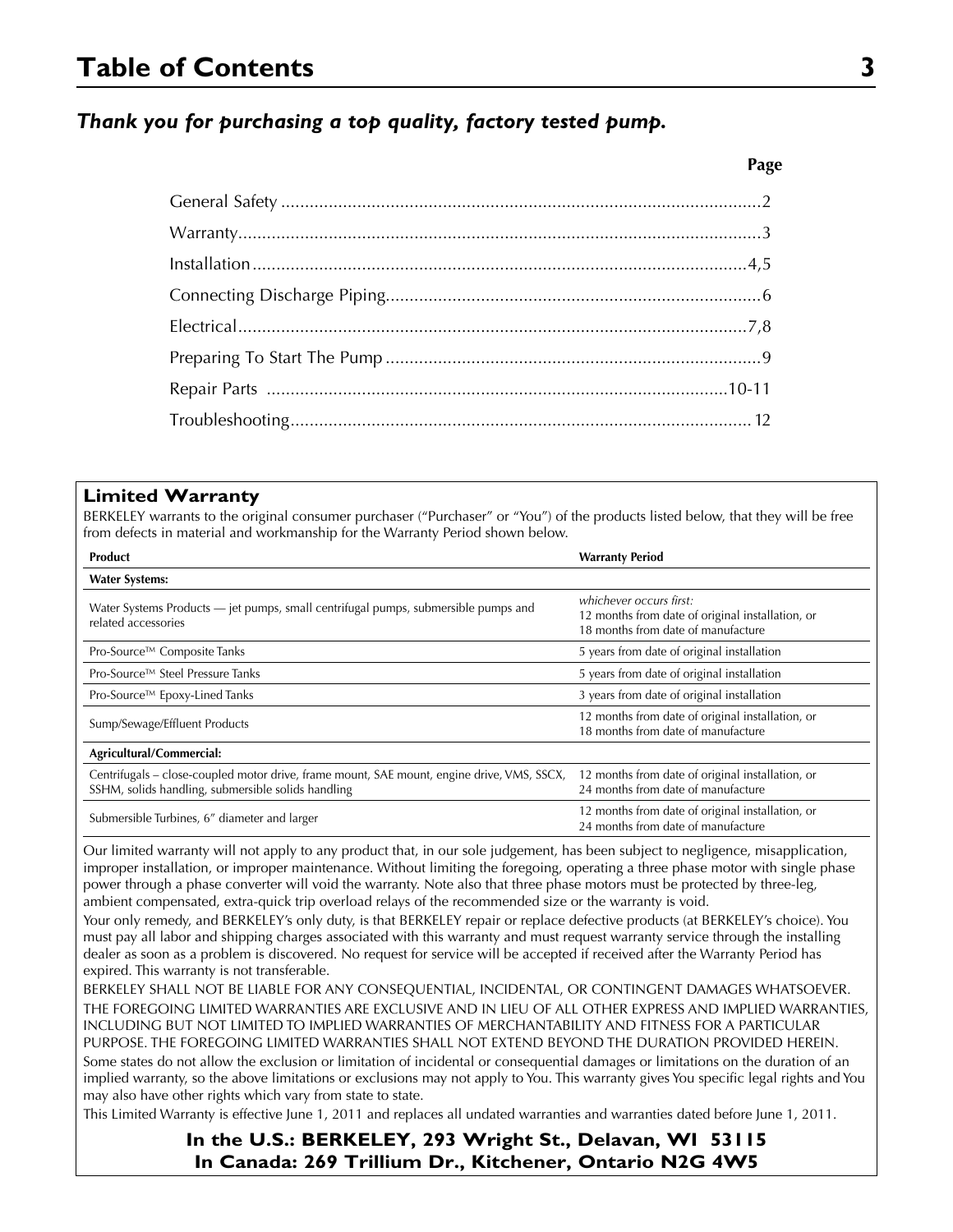# **Replacing An Old Pump**

### **A**WARNING Hazardous voltage. Disconnect power to **pump before working on pump or motor.**

- Step 1. Drain and remove the old pump. Check the old pipe for scale, lime, rust, etc., and replace it if necessary.
- Step 2. Install the pump in the system. Make sure that all pipe joints in the suction pipe are air-tight as well as water tight. *If the suction pipe can suck air, the pump will not be able to pull water from the well.*
- Step 3. Adjust the pump mounting height so that the plumbing connections do not put a strain on the pump body. Support the pipe so that the pump body does not take the weight of piping or fittings.

 **You have just completed the well plumbing for your new shallow well jet pump. Please go to Page 6 for discharge pipe and tank connections.**

## **Well Point (Driven Point) Installation (Figure 1)**

Step 1. Drive the well, using "drive couplings" and a "drive cap". "Drive fittings" are threaded all the way through and allow the pipe ends to butt against each other so that the driving force of the maul is carried by the pipe and *not* by the threads. The ordinary fittings found in hardware stores are not threaded all the way through the fitting and can collapse under impact. "Drive fittings" are also smoother than standard plumbing fittings, making ground penetration easier.



- Step 2. Mount the pump as close to the well as possible.
- Step 3. Use the fewest possible fittings (especially elbows) when connecting the pipe from the well point to the pump suction port. The suction pipe should be at least as large as the suction port on the pump (include a check valve if your pump is not equipped with one – see Figure 1). Support the pipe so that there are no dips or sags in the pipe, so it doesn't strain the pump body, and so that it slopes slightly upward from the well to the pump (high spots can cause air pockets which can air lock the pump). Seal the suction pipe joints with PTFE pipe thread sealant tape. Joints must be air- and water-tight. *If the suction pipe can suck air, the pump cannot pull water from the well.* If one well point does not supply enough water, consider connecting two or three well points to one suction pipe.

**You have just completed the suction piping for your new shallow well jet pump. Please go to Page 6 for discharge pipe and tank connections.**

### **Cased Well Installation, 2" or Larger Casing (Figure 2)**

Step 1. Mount the pump as close to the well as possible.

Step 2. Assemble the foot valve, strainer, and well pipe (see Figure 2). Make sure that the foot valve works freely.



*Figure 2: Cased Well Installation*

*Figure 1: Driven Point Installation*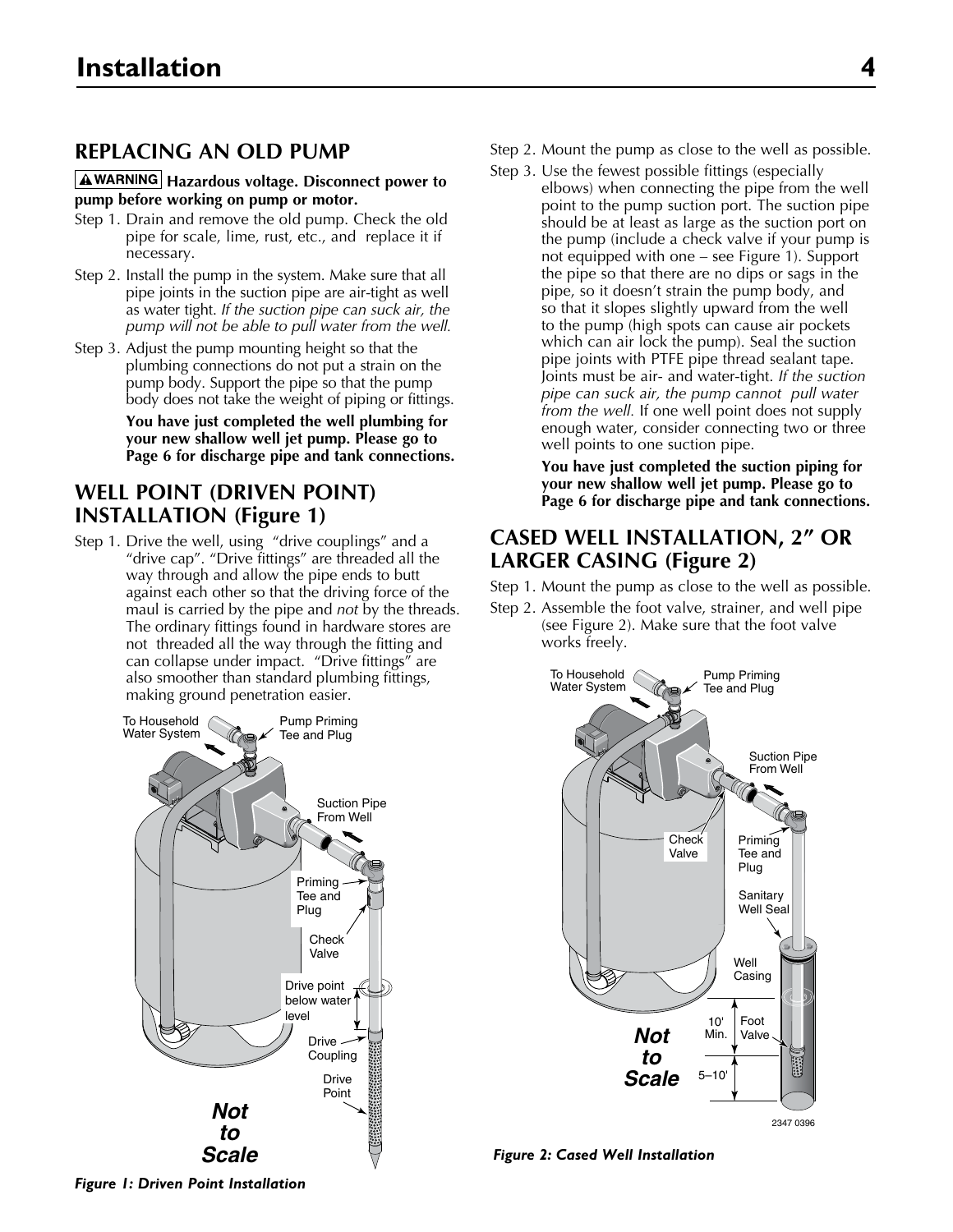- Step 3. Lower the pipe into the well until the strainer is five feet above the bottom of the well. It should also be at least 10 feet below the well's water level *while the pump is running* in order to prevent the pump from sucking air. Install a sanitary well seal.
- Step 4. Install a priming tee, priming plug, and suction pipe to the pump (see Figure 2). Connect the pipe from the well to the pump suction port, using the fewest possible fittings – especially elbows – as fittings increase friction in the pipe (however, include a foot valve – see Figure 2). The suction pipe should be at least as large as the suction port on the pump. Use PTFE pipe thread sealant tape on threaded pipe joints. Support the pipe so that there are no dips or sags in the pipe, so it doesn't strain the pump body, and so that it slopes slightly upward from the well to the pump (high spots can cause air pockets which can air lock the pump). Seal the suction pipe joints with PTFE pipe thread sealant tape. Joints must be air- and water-tight. *If the suction pipe can suck air, the pump cannot pull water from the well.*

**You have just completed the suction piping for your new shallow well jet pump. Please go to Page 6 for discharge pipe and tank connections.**

### **Installation for Surface Water (Figure 3)**

Step 1. The pump should be installed as close to the water as possible, with the fewest possible fittings



- Step 2. Assemble a foot valve and suction pipe (see Figure 3). Make sure that the foot valve works freely. Use PTFE pipe thread sealant tape on threaded pipe joints. Protect the foot valve assembly from fish, trash, etc, by installing a screen around it (see Figure 3).
- Step 3. Lower the pipe into the water until the strainer is five feet above the bottom. It should also be at least 10 feet below the water level in order to prevent the pump from sucking air.
- Step 4. Install a priming tee, priming plug, and suction pipe to the pump (see Figure 3). Support the pipe so that there are no dips or sags in the pipe, so it doesn't strain the pump body, and so that it slopes slightly upward from the well to the pump (high spots can cause air pockets which can air lock the pump). Seal the suction pipe joints with PTFE pipe thread sealant tape. Joints must be airand water-tight. *If the suction pipe can suck air, the pump cannot pull water from the well.*

**You have just completed the plumbing for your new shallow well jet pump. Please go to Page 6 for discharge pipe and tank connections.**



2348 0396 *Figure 3: Surface Water Installation*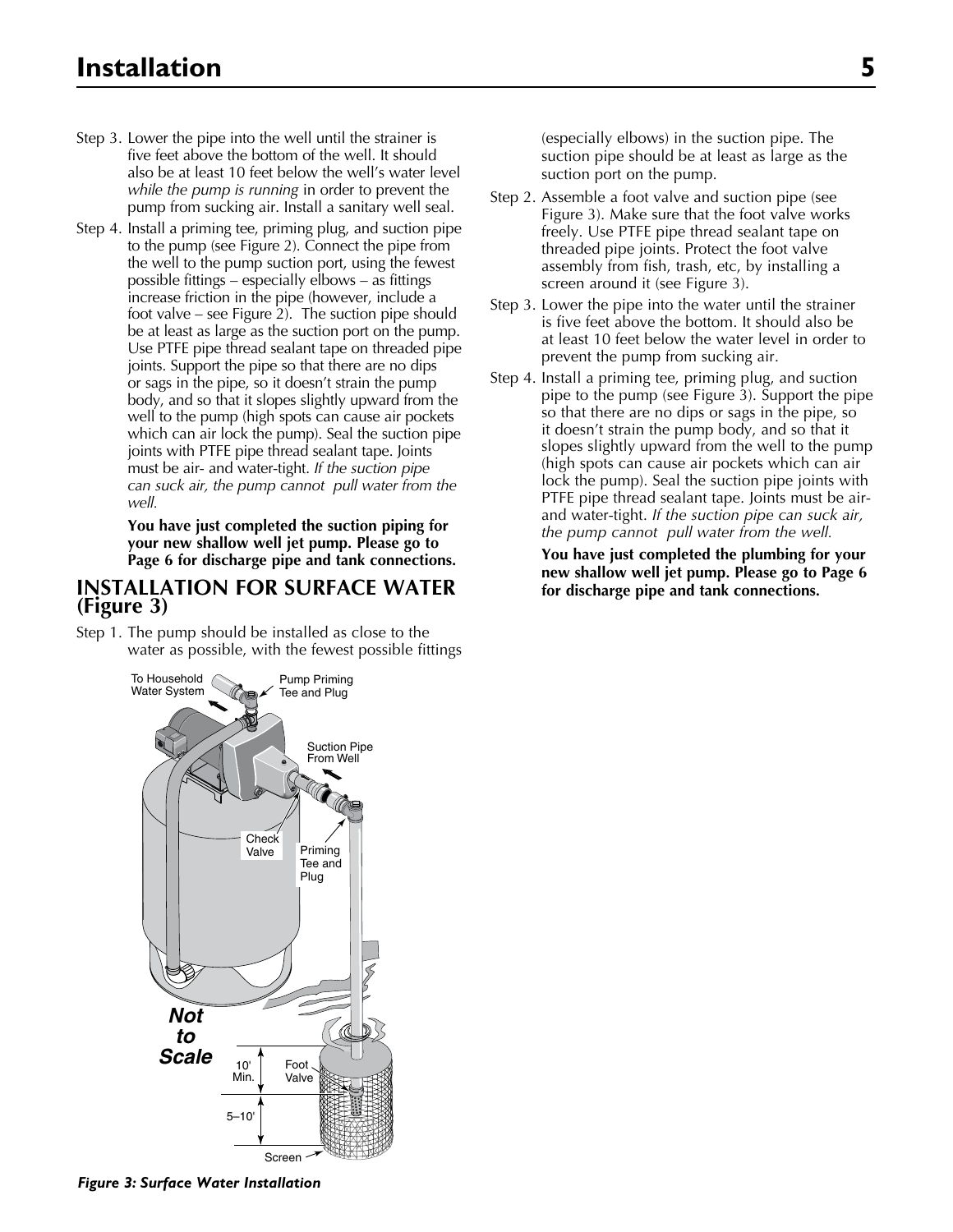# **Pre-Charge Tank Connection (Figure 4)**

Step 1. Install two tees in the pump discharge port (see Figure 4). The pipe size must be at least as large as the discharge port.



*Figure 4: Pre-charged Tank Connections*

- Step 2. Run a pipe or reinforced hose from one arm of the first tee to the port on the pre-charged tank.
- Step 3. Connect the other end of the discharge tee to your plumbing system.
- Step 4. Check the pre-charge of air in the tank with an ordinary tire gauge. The pre-charge should be 2 PSI less than the cut-in setting of the pump's pressure switch. The pre-charge is measured *when there is no water pressure in the tank.* Your new pump has a 30/50 PSI switch, so adjust the tank pre-charge pressure to 28 PSI.

### **Congratulations! You have just completed the tank connection for your jet pump.**

**Please go to Pages 7 and 8 for electrical hookup.**

# **Standard Tank Connection (Figure 5)**

Step 1. Install one tee in the pump discharge port (see Figure 5).



*Figure 5: Standard Tank Connections*

- Step 2. Run a pipe from the pump discharge port to the inlet port of your tank. The pipe size must be at least as large as the discharge port.
- Step 3. Remove the 1/8" NPT pipe plug from the pump Air Volume Control (AVC) port (see Figure 5). Run tubing from the pump's AVC port (see Figure 5) to the port on the AVC mounted on the tank. See instructions provided with tank and AVC for details. AVC port location will vary, depending on your pump model (see exploded views, Page 10).

**Congratulations! You have just completed the tank connection for your jet pump.** 

**Please go to Pages 7 and 8 for electrical hookup**

### *Sealing Pipe Joints*

Use only PTFE pipe thread sealant tape for making all threaded connections to the pump itself. **Do not use pipe joint compounds on plastic pumps:** they can react with the plastic in pump components. Make sure that all pipe joints in the suction pipe are air tight as well as water tight. *If the suction pipe can suck air, the pump will not be able to pull water from the well.*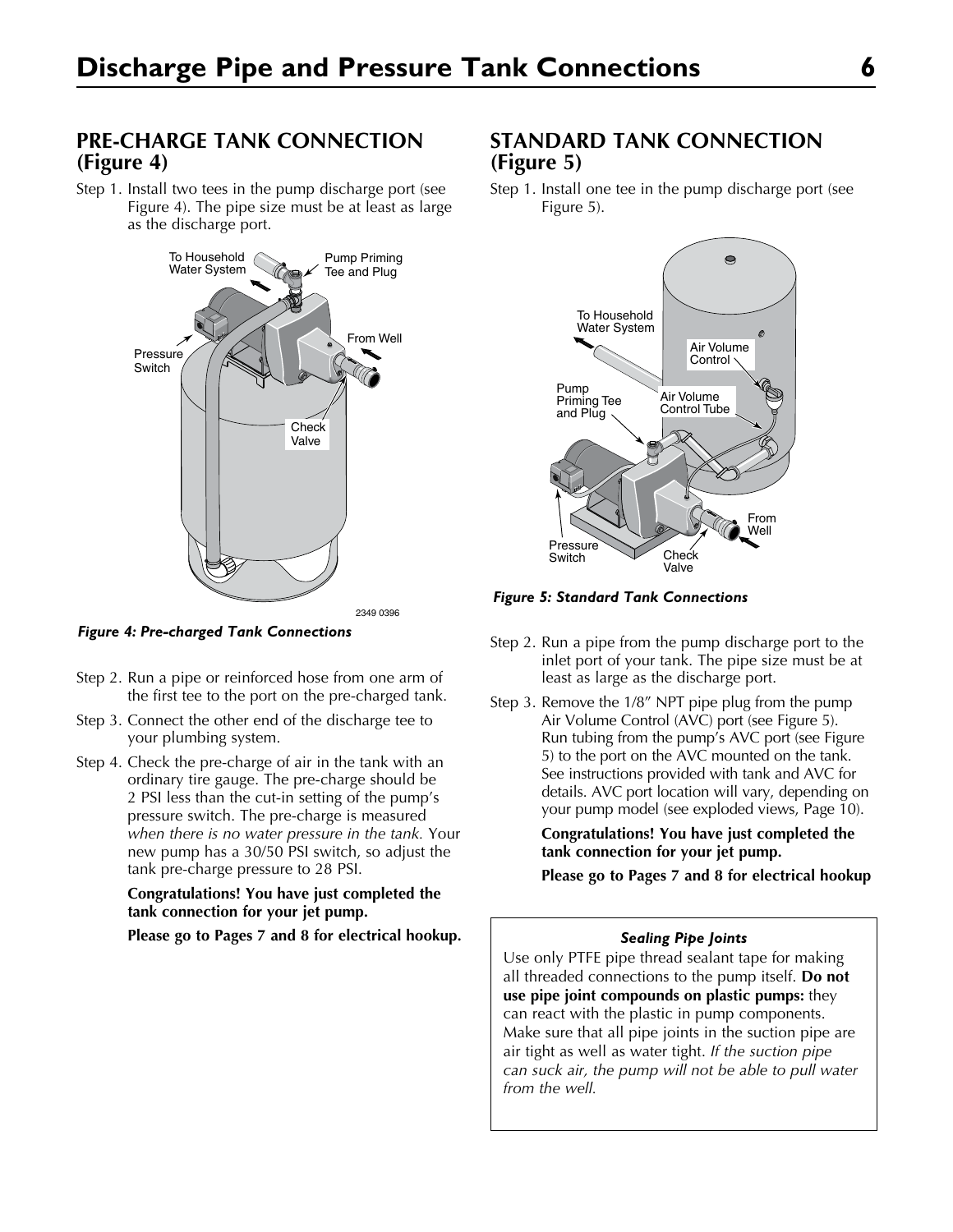

# **Motor Switch Settings**

Dual-voltage motors (motors that can operate at either 115 or 230 volts), are set at the factory to 230 volts. Do not change motor voltage setting if line voltage is 230 volts, or if you have a single voltage motor.

NOTE: Never wire a 115 volt motor to a 230 volt line.

### **Remove Motor End Cover**

If you have a dual-voltage motor, and will connect it to 115 volts, follow the procedure below.



*Figure 6: Removing Motor End Cover*

You will need to remove the motor end cover to change the voltage setting.

Your motor terminal board (located under the motor end cover) should look like that shown below.



To change to 115 volts:

Step 1. Make sure power is off.

- Step 2. Turn the dial counter-clockwise until 115 shows in the dial window.
- Step 3. The wires from the pressure switch should already be attached to to power lead terminals.
- Step 4. Reinstall the Motor end cover.

### **Pressure Switch Wiring**



*Figure 8: Pressure Switch Wiring*

Step 5. Go to Wiring Connections below.

**A**WARNING Hazardous voltage. Can shock, burn, or **kill. Connect ground wire before connecting power supply wires. Use the wire size (including the ground wire) specified in the wiring chart.** If possible, connect the pump to a separate branch circuit with no other appliances on it.

**Explosion hazard. Do not ground to a gas supply line.**

*Figure 7: Voltage set to 230 volts, Dial Type*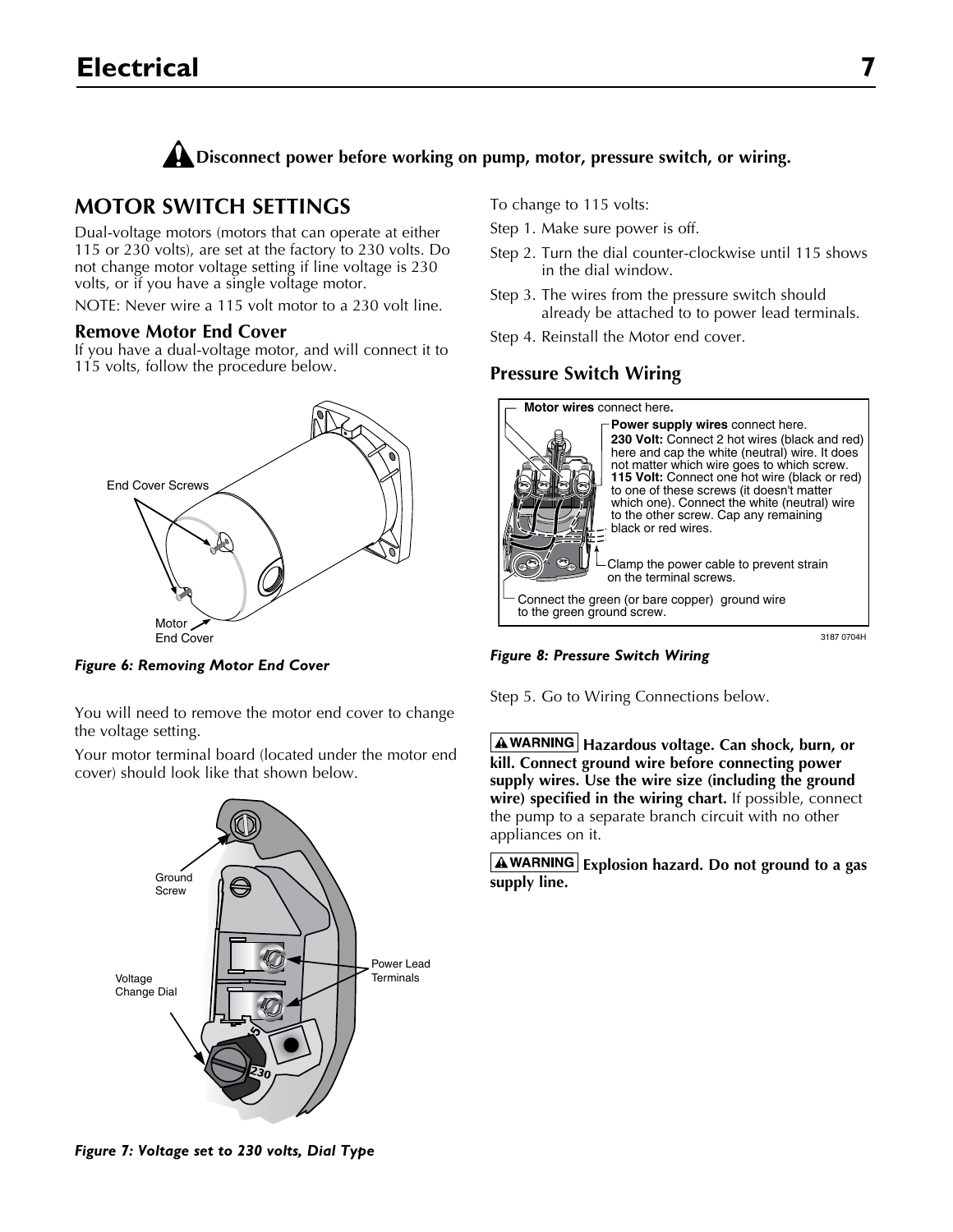# **WIRING CONNECTIONS**

**A WARNING** Fire hazard. Incorrect voltage can cause a fire or seriously damage the motor and voids the warranty. The supply voltage must be within  $\pm 10\%$  of the motor nameplate voltage.

**NOTICE:** Dual-voltage motors are factory wired for 230 volts. If necessary, reconnect the motor for 115 volts, as shown. Do not alter the wiring in single voltage motors.

Install, ground, wire, and maintain your pump in compliance with the United States National Electrical Code (NEC) or the Canadian Electrical Code (CEC), as applicable, and with all local codes and ordinances that apply. Consult your local building inspector for code information.

### **Connection Procedure:**

Step 1. Connect the ground wire first as shown in Figure 6. The ground wire must be a solid copper wire at least as large as the power supply wires.

- Step 2. There must be a solid metal connection between the pressure switch and the motor for motor grounding protection. If the pressure switch is not connected to the motor, connect the green ground screw in the switch to the green ground screw under the motor end cover. Use a solid copper wire at least as large as the power supply wires.
- Step 3. Connect the ground wire to a grounded lead in a service panel, to a metal underground water pipe, to a metal well casing at least ten feet (3M) long, or to a ground electrode provided by the power company or the hydro authority.
- Step 4. Connect the power supply wires to the pressure switch as shown in Figure 6.

**You have just completed the wiring for your pump.** 

**Please go to Page 9 for startup preparations.**

|                  |              |              |          |                |              | DISTANCE IN FEET(METERS) FROM MOTOR TO SUPPLY |              |              |               |
|------------------|--------------|--------------|----------|----------------|--------------|-----------------------------------------------|--------------|--------------|---------------|
|                  |              |              | Max.     | Branch<br>Fuse | $0 - 100$    | $101 - 200$                                   | $201 - 300$  | $301 - 400$  | $401 - 500$   |
|                  | <b>Motor</b> |              | Load     | Rating         | $(0 - 30)$   | $(31 - 61)$                                   | $(62 - 91)$  | $(92 - 122)$ | $(123 - 152)$ |
| <b>Series</b>    | НP           | <b>Volts</b> | Amp      | Amp            |              | AWG WIRE SIZE (mm <sup>2</sup> )              |              |              |               |
| 5HN              | 1/2          | 115/230      | 12.2/6.1 | 20/15          | 12/14(3/2)   | 10/14(5.5/2)                                  | 8/14(8.4/2)  | 6/12(14/3)   | 6/12(14/3)    |
| 7HN              | 3/4          | 115/230      | 14.8/7.4 | 20/15          | 12/14(3/2)   | 8/14(8.4/2)                                   | 6/14(14/2)   | 6/12(14/3)   | 4/10(21/5.5)  |
| 10HN             |              | 115/230      | 19.2/9.6 | 25/15          | 10/14(5.5/2) | 8/14(8.4/2)                                   | 6/12(14/3)   | 4/10(21/5.5) | 4/10(21/5.5)  |
| 5SN              | 1/2          | 115/230      | 8.8/4.4  | 15/15          | 14/14(2/2)   | 12/14(3/2)                                    | 10/14(5.5/2) | 8/14(8.4/2)  | 8/12(8.4/3)   |
| 7SN              | 3/4          | 115/230      | 12.2/6.1 | 20/15          | 12/14(3/2)   | 10/14(5.5/2)                                  | 8/14(8.4/2)  | 6/12(14/3)   | 6/12(14/3)    |
| 10 <sub>SN</sub> |              | 115/230      | 14.8/7.4 | 20/15          | 12/14(3/2)   | 8/14(8.4/2)                                   | 6/14(14/2)   | 6/12(14/3)   | 4/10(21/5.5)  |
| 15 <sub>SN</sub> | $1 - 1/2$    | 115/230      | 19.2/9.6 | 25/15          | 10/14(5.5/2) | 8/14(8.4/2)                                   | 6/14(14/2)   | 4/10(21/5.5) | 4/10(21/5.5)  |

### **Wiring Chart – Recommended Wire and Fuse Sizes**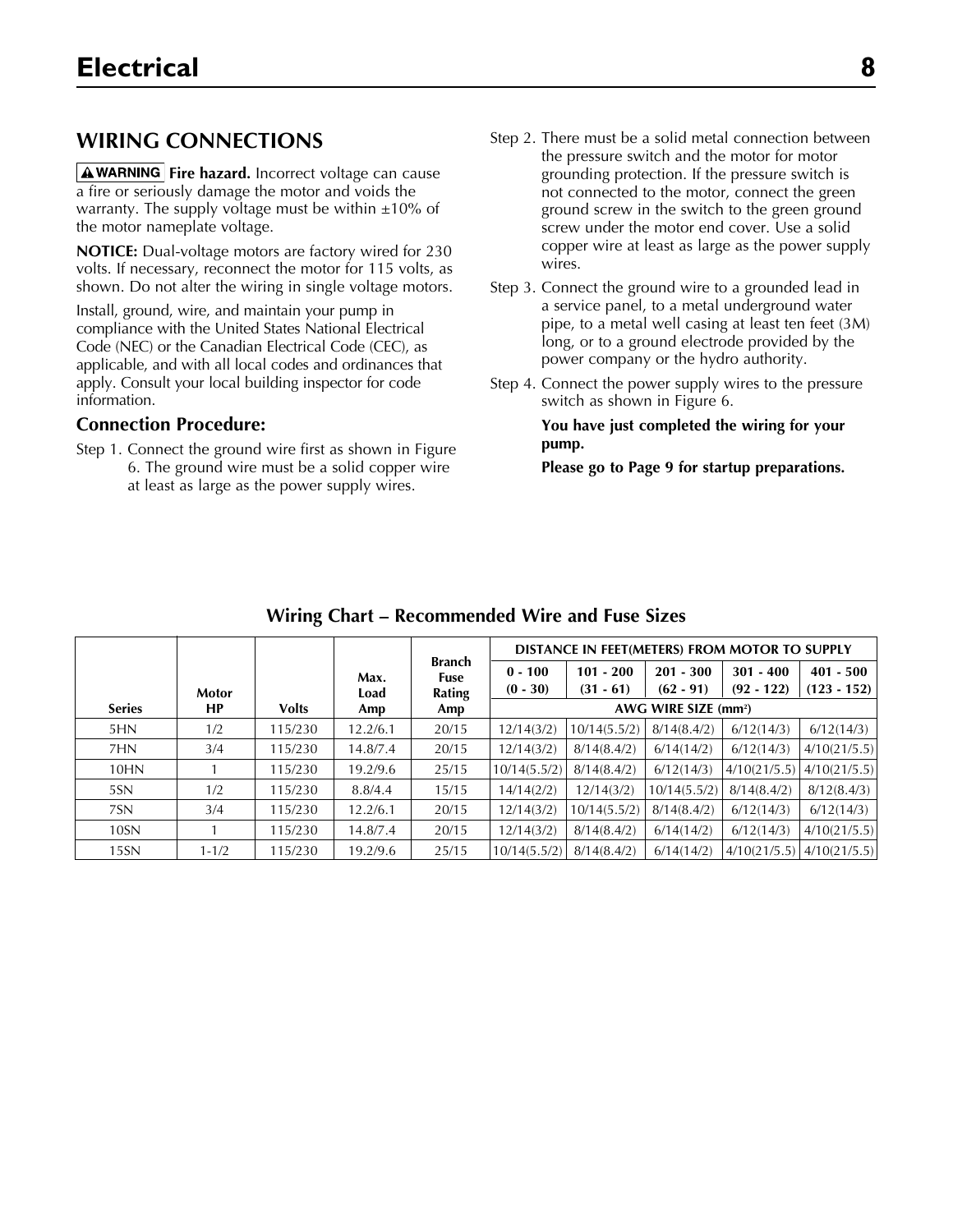# **PRIMING**

**AWARNING** Never run pump against closed discharge. **To do so can boil water inside pump, causing hazardous pressure in unit, risk of explosion and possibly scalding persons handling pump.**

**A CAUTION** Never run pump dry. Running pump without water may cause pump to overheat, damaging seal and possibly causing burns to persons handling pump. Fill pump with water before starting.



*Figure 9: Prime the Pump*

- Step 1. Remove the priming plug from the pump and fill the pump, fill all piping between the pump and the well, and make sure that all piping in the well is full. If you have also installed a priming tee in the suction piping, remove the plug from the tee and fill the suction piping.
- Step 2. Replace all fill plugs.
- Step 3. **Power on!** Start the pump. If you don't have water after 2 or 3 minutes, stop the pump and remove the fill plugs. Refill the pump and piping. You may have to repeat this several times in order to get all the trapped air out of the piping. A pump lifting water 25' may take as long as 15 minutes to prime.
- Step 4. After the pump has built up pressure in the system and shut off, check the pressure switch operation by opening a faucet or two and running enough water out to bleed off pressure until the pump starts. The pump should start when pressure drops to 30 PSI and stop when pressure reaches 50 PSI. Run the pump through one or two complete cycles to verify correct operation. This will also help clean the system of dirt and scale dislodged during installation.

### **Congratulations on a successful installation.**

If you were unsuccessful, please refer to the Troubleshooting section (Page 12) or call our customer service technical staff, at 1-888-782-7483.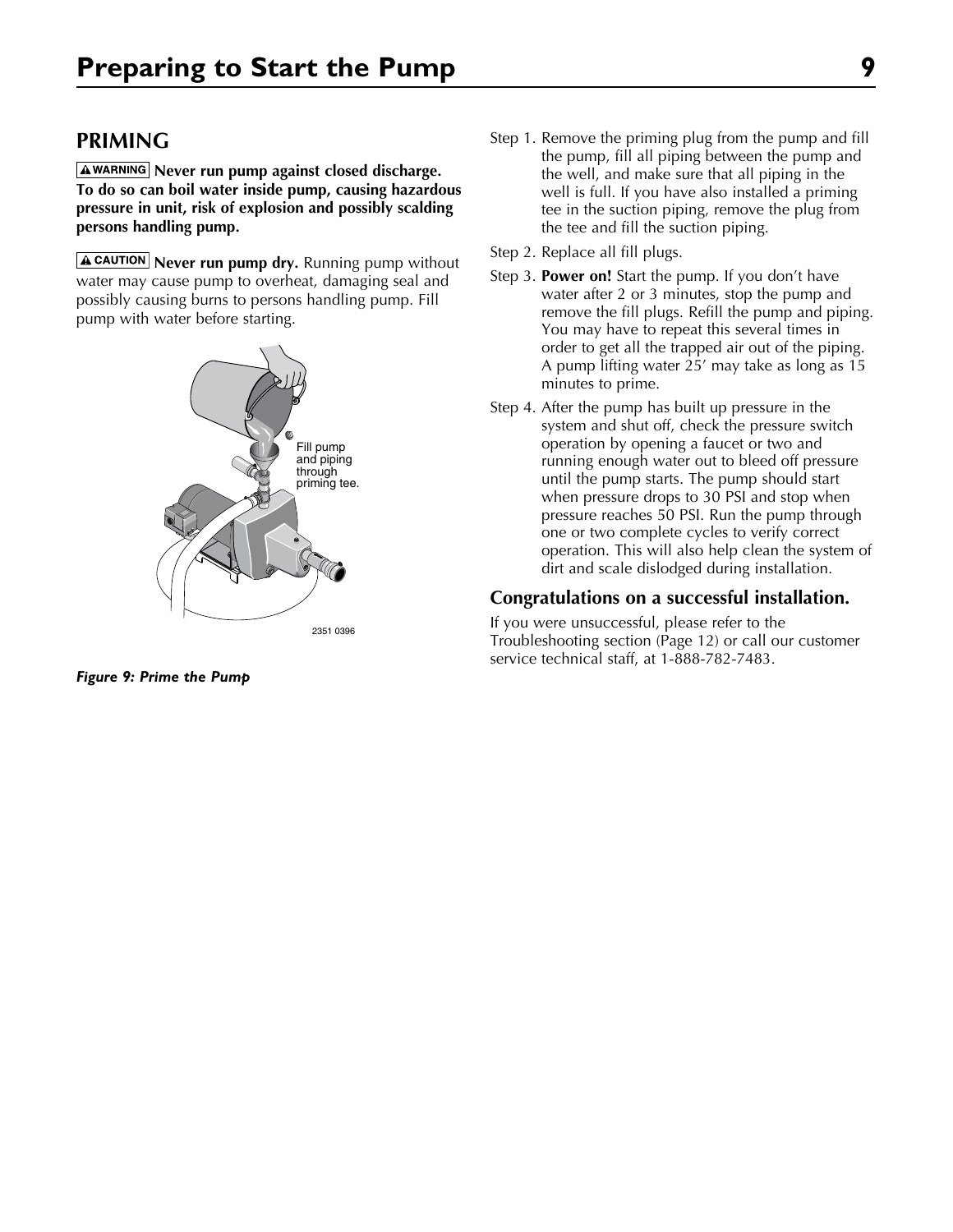

### **REPAIR PARTS LIST**

|                |                                       |             | <b>Model and Horsepower</b> |              |             |             |  |  |
|----------------|---------------------------------------|-------------|-----------------------------|--------------|-------------|-------------|--|--|
| <b>Key</b>     | Part                                  | No.         | 5SN                         | 7SN          | <b>10SN</b> | <b>15SN</b> |  |  |
| No.            | <b>Description</b>                    | <b>Used</b> | $1/2$ HP                    | $3/4$ HP     | 1 HP        | $1-1/2$ HP  |  |  |
| 1              | Motor                                 | 1           | J218-582APKG                | I218-590PKG  | J218-596PKG | J218-601PKG |  |  |
| 2              | Hex Capscrew - 3/8" - 16 x 1-1/4" Lg. | 4           | U30-75ZP                    | U30-75ZP     | U30-76ZP    | U30-76ZP    |  |  |
| $\# \S 3$      | Water Slinger                         |             | 17351-0009                  | 17351-0009   | 17351-0009  | 17351-0009  |  |  |
| $\overline{4}$ | Seal Plate                            |             | $N3-1043P$                  | N3-1043P     | $1.3 - 10$  | $L3 - 10$   |  |  |
| $\# \S 5$      | Seal Plate Gasket                     | 1           | $N20-35$                    | $N20-35$     | $C20-21$    | $C20-21$    |  |  |
| #§6            | Shaft Seal                            | 1           | U109-6A                     | U109-6A      | U109-6A     | U109-6A     |  |  |
| #7             | Impeller                              |             | $1105 - 40P$                | $1105 - 42P$ | 1105-8PAN   | 1105-22PA   |  |  |
| #8             | <b>Diffuser</b>                       | 1           | $L1-25P$                    | $L1-25P$     | $L1-23P$    | $L1-23P$    |  |  |
|                | <b>Diffuser Screw</b>                 | 3           |                             |              | U30-489SS   | U30-489SS   |  |  |
| $\# \S 9$      | Diffuser Ring                         |             | $N20-34$                    | $N20-34$     | $1.21 - 1$  | $1.21 - 1$  |  |  |
| 10             | Quick Connect - 1/4" NPT              |             | U11-217P                    | U11-217P     | U11-217P    | U11-217P    |  |  |
| 11             | Pump Body Assembly                    |             | N176-43G                    | N176-43GB    | N176-44G    | N176-44GA   |  |  |
| 11A            | Venturi                               | (1)         | N32P-66                     | N32P-75      | N32P-64     | N32P-65     |  |  |
| 11B            | Nozzle                                | (1)         | N34P-17                     | N34P-21      | $J34P-44$   | $J34P-44$   |  |  |
| 12             | Pipe Plug - 1/4" NPT Hex Hd.          | 4           | U78-941ZPV                  | U78-941ZPV   | U78-941ZPV  | U78-941ZPV  |  |  |
| 13             | Base                                  |             | $14-9$                      | $14-9$       | $1104-9C$   | $1104-9C$   |  |  |
| 14             | Rubber Pad                            | 1           | $C35-5$                     | $C35-5$      | $C35-5$     | $C35-5$     |  |  |
| 15             | Tube 3/8" O.D. x 14-1/2" Lg.          | 1           | U37-672P                    | U37-672P     | U37-677P    | U37-677P    |  |  |
| 16             | Quick Connect Elbow - 1/4" NPT        | 1           | U11-218P                    | U11-218P     | U11-218P    | U11-218P    |  |  |
| 17             | Pressure Switch                       |             | U217-1225                   | U217-1225    | U217-1225   | U217-1225   |  |  |
| 18             | Locknut - 1/2"                        |             | U36-112ZP                   | U36-112ZP    | U36-112ZP   | U36-112ZP   |  |  |
| 19             | Connector                             |             | $L43-5C$                    | $L43-5C$     | $L43-5C$    | $L43-5C$    |  |  |

### **SERVICE KITS**

| § Seal and Gasket Kit                                                          | PP1550 | PP1550 | PP1551 | PP1551 |
|--------------------------------------------------------------------------------|--------|--------|--------|--------|
| # Overhaul Kit                                                                 | PP1560 | PP1561 | PP1563 | PP1554 |
| <b>NOTE:</b> § Included in Seal and Gasket Kit.<br># Included in Overhaul Kit. |        |        |        |        |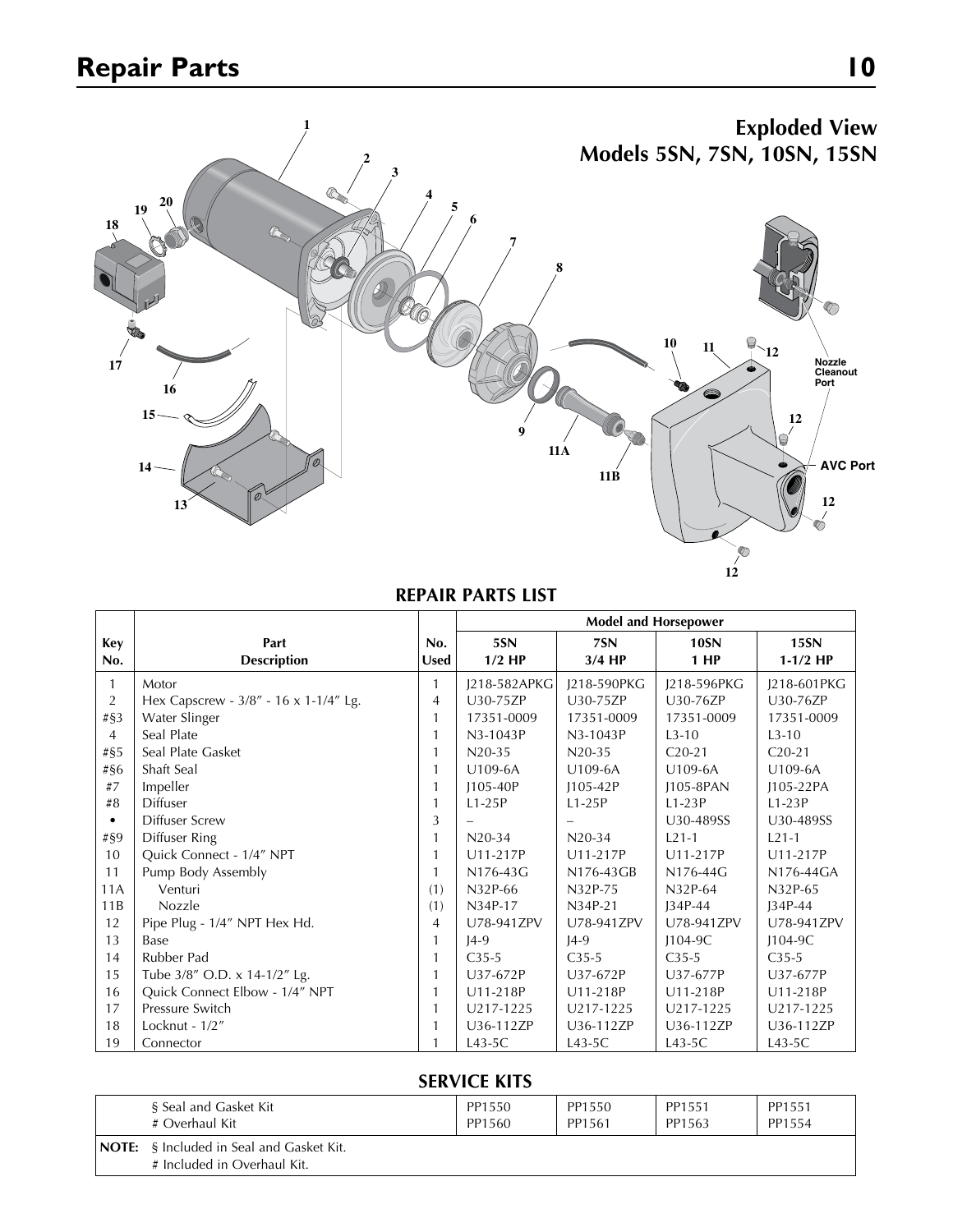

**REPAIR PARTS LIST**

|              |                                     |                | <b>Model and Horsepower</b> |             |             |  |  |
|--------------|-------------------------------------|----------------|-----------------------------|-------------|-------------|--|--|
| Key          | Part                                | No.            | 5HN                         | 7HN         | <b>10HN</b> |  |  |
| No.          | <b>Description</b>                  | <b>Used</b>    | $1/2$ HP                    | $3/4$ HP    | 1 HP        |  |  |
| $\mathbf{1}$ | Motor - 60 Cycle - 115/230V         | 1              | J218-590PKG                 | J218-596PKG | J218-601PKG |  |  |
| $\#$ \$2     | Water Slinger                       | 1              | 17351-0009                  | 17351-0009  | 17351-0009  |  |  |
| 3            | Seal Plate                          | 1              | N3-1043P                    | $1.3 - 10$  | $L3-10$     |  |  |
| #§4          | Gasket - Seal Plate                 | 1              | $N20-35$                    | $C_{20-21}$ | $C_{20-21}$ |  |  |
| $\# \S 5$    | Shaft Seal                          | 1              | U109-6A                     | U109-6A     | U109-6A     |  |  |
| #6           | Impeller                            | 1              | J105-42P                    | 1105-8PAN   | J105-22PA   |  |  |
| #7           | Volute Diffuser Assembly            | 1              | $L1-25P$                    | $L1-23P$    | $L1-23P$    |  |  |
| 8            | Screw                               | 3              |                             | U30-489SS   | U30-489SS   |  |  |
| #§9          | Diffuser Ring                       | 1              | $N20-34$                    | $1.21 - 1$  | $L21-1$     |  |  |
| 10           | Venturi                             | (1)            | N32P-75                     | N32P-64     | N32P-65     |  |  |
| 11           | <b>Nozzle</b>                       | (1)            | N34P-21                     | $134P-44$   | I34P-444    |  |  |
| 12           | Quick Connect - 1/4" NPT            | 1              | U11-217P                    | U11-217P    | U11-217P    |  |  |
| 13           | Pipe Plug - 1/4" NPT Hex Hd.        | 4              | U78-941ZP                   | U78-941ZPV  | U78-941ZP   |  |  |
| 14           | Pump Body Assembly                  | 1              | N176-43GB                   | N176-44G    | N176-44GA   |  |  |
| 15A          | Capscrew - 3/8" - 16 x 1-1/2" Lg.*  | $\overline{2}$ | U30-75ZP                    | U30-76ZP    | U30-76ZP    |  |  |
| 15B          | Capscrew - 3/8" - 16 x 1-1/4" Lg.   | $\overline{2}$ | U30-75ZP                    | U30-75ZP    | U30-75ZP    |  |  |
| 16           | Base                                | 1              | $J4-9$                      | $1104-9C$   | $1104-9C$   |  |  |
| 17           | Rubber Pad                          | 1              | $C35-5$                     | $C35-5$     | $C35-5$     |  |  |
| 18           | Switch Tube 3/8" O.D. x 14-1/2" Lg. | 1              | U37-672P                    | U37-672P    | U37-677P    |  |  |
| 19           | Quick Connect Elbow - 1/4" NPT      | 1              | U11-218P                    | U11-218P    | U11-218P    |  |  |
| 20           | Pressure Switch                     | 1              | U217-1216                   | U217-1216   | U217-1216   |  |  |
| 21           | Locknut - 1/2" NPT                  | 1              | U36-112ZP                   | U36-112ZP   | U36-112ZP   |  |  |
| 22           | Connector                           | 1              | $L43-5C$                    | $L43-5C$    | $L43-5C$    |  |  |

\* 1-1/4" long in Model 5HN.

### **SERVICE KITS**

| § Seal and Gasket Kit                                                          | PP1550 | PP1551 | PP1551 |
|--------------------------------------------------------------------------------|--------|--------|--------|
| # Overhaul Kit                                                                 | PP1561 | PP1564 | PP1564 |
| <b>NOTE:</b> § Included in Seal and Gasket Kit.<br># Included in Overhaul Kit. |        |        |        |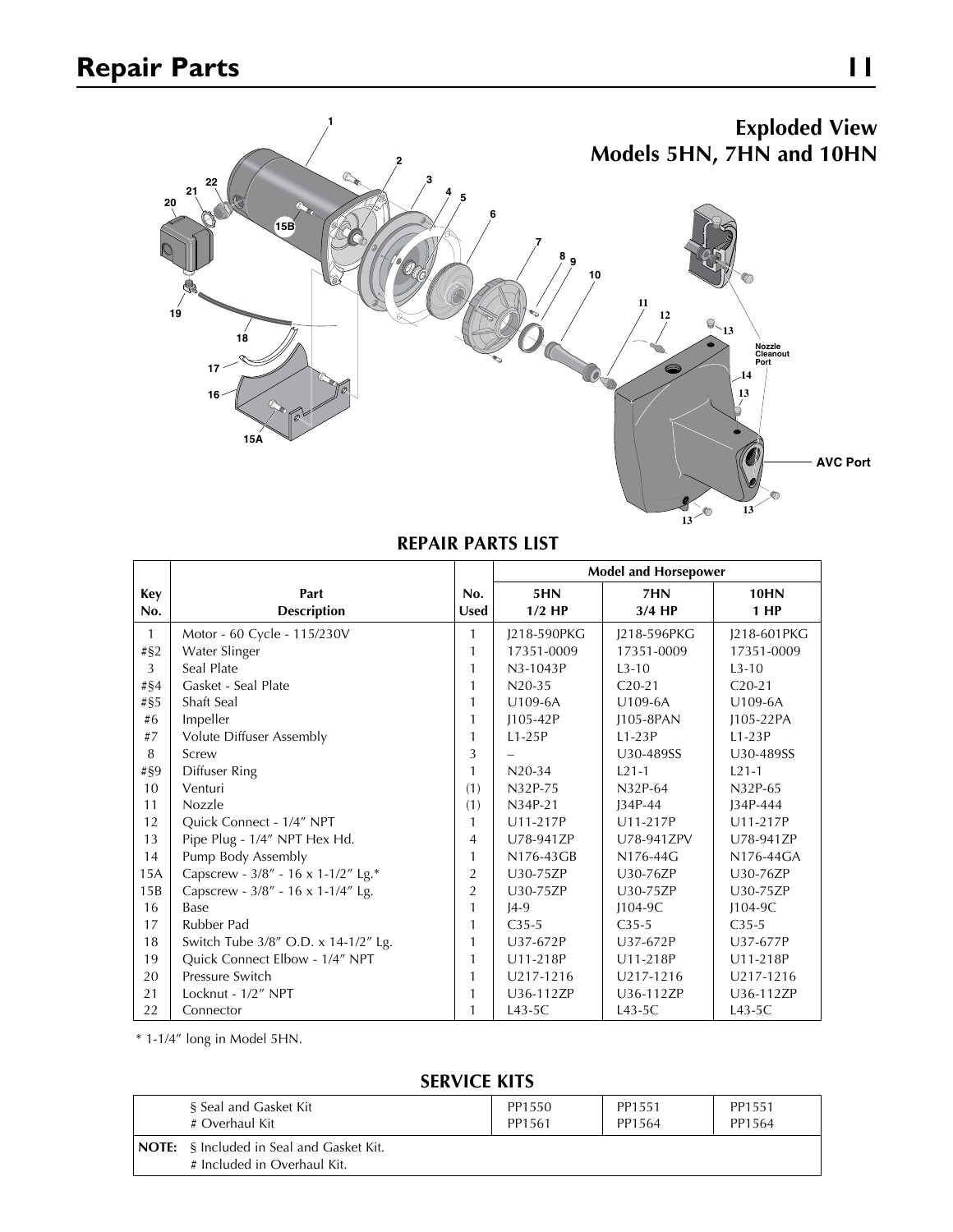# **Troubleshooting 12**

| <b>SYMPTOM</b>                                                                                                             | <b>POSSIBLE CAUSE(S)</b>                                                                                                                                                                                                                                                                        | <b>CORRECTIVE ACTION</b>                                                                                                                                                                                                                                                                                                                                                                                                                                                                                                                                                                                                                                                                       |
|----------------------------------------------------------------------------------------------------------------------------|-------------------------------------------------------------------------------------------------------------------------------------------------------------------------------------------------------------------------------------------------------------------------------------------------|------------------------------------------------------------------------------------------------------------------------------------------------------------------------------------------------------------------------------------------------------------------------------------------------------------------------------------------------------------------------------------------------------------------------------------------------------------------------------------------------------------------------------------------------------------------------------------------------------------------------------------------------------------------------------------------------|
| Motor will not run                                                                                                         | Disconnect switch is off<br>Fuse is blown or circuit breaker tripped<br>Starting switch is defective<br>Wires at motor are loose,<br>disconnected, or wired incorrectly                                                                                                                         | Be sure switch is on.<br>Replace fuse or reset circuit breaker.<br>DISCONNECT POWER; Replace starting switch.<br>Refer to instructions on wiring (Page 8). DISCONNECT POWER; check and<br>tighten all wiring.                                                                                                                                                                                                                                                                                                                                                                                                                                                                                  |
|                                                                                                                            | Pressure switch contacts are dirty                                                                                                                                                                                                                                                              | AWARNING Capacitor voltage may be hazardous. To discharge<br>capacitor, hold insulated handle screwdriver BY THE HANDLE and<br>short capacitor terminals together. Do not touch metal screwdriver<br>blade or capacitor terminals. If in doubt, consult a qualified electrician.<br>DISCONNECT POWER and file contacts with emery board or nail file.                                                                                                                                                                                                                                                                                                                                          |
| Motor runs hot and<br>overload kicks off                                                                                   | Motor is wired incorrectly<br>Voltage is too low                                                                                                                                                                                                                                                | Refer to instructions on wiring.<br>Check with power company. Install heavier wiring if wire size is too small<br>(See Electrical / Wiring Chart).                                                                                                                                                                                                                                                                                                                                                                                                                                                                                                                                             |
|                                                                                                                            | Pump cycles too frequently                                                                                                                                                                                                                                                                      | See section below on too frequent cycling.                                                                                                                                                                                                                                                                                                                                                                                                                                                                                                                                                                                                                                                     |
| Motor runs but no<br>water is delivered*                                                                                   | Pump in new installation did<br>not pick up prime through:<br>1. Improper priming<br>2. Air leaks                                                                                                                                                                                               | In new installation:<br>1. Re-prime according to instructions.<br>2. Check all connections on suction line, AVC, and ejector with                                                                                                                                                                                                                                                                                                                                                                                                                                                                                                                                                              |
| * (Note: Stop pump;<br>then check prime<br>before looking<br>for other causes.<br>Unscrew priming<br>plug and see if water | 3. Leaking foot valve or check valve<br>Pump has lost prime through:<br>1. Air leaks<br>2. Water level below suction pipe inlet                                                                                                                                                                 | soapy water or shaving cream.<br>3. Replace foot valve or check valve.<br>In installation already in use:<br>1. Check all connections on suction line and shaft seal.<br>2. Lower suction line into water and re-prime. If receding water level<br>in well exceeds 25' (7.6M), a deep well pump is needed.                                                                                                                                                                                                                                                                                                                                                                                     |
| is in priming hole).                                                                                                       | Foot valve or strainer is plugged<br>Ejector or impeller is plugged<br>Check valve or foot valve is stuck shut<br>Pipes are frozen<br>Foot valve and/or strainer are<br>buried in sand or mud<br>Water level is too low for shallow well                                                        | Clean foot valve or strainer.<br>Clean ejector or impeller.<br>Replace check valve or foot valve.<br>Thaw pipes. Bury pipes below frost line. Heat pit or pump house.<br>Raise foot valve and/or strainer above bottom of water source.<br>Clean foot valve and strainer.<br>A deep well jet package may be needed (over 25 ft. to water)                                                                                                                                                                                                                                                                                                                                                      |
|                                                                                                                            | setup to deliver water                                                                                                                                                                                                                                                                          | to deliver water.                                                                                                                                                                                                                                                                                                                                                                                                                                                                                                                                                                                                                                                                              |
| Pump does not<br>deliver water to full<br>capacity                                                                         | Water level in well is lower than<br>estimated<br>Steel piping (if used) is corroded or<br>limed, causing excess friction<br>Piping is too small in size<br>Packed well point                                                                                                                   | A deep well jet will be needed if your well is more than 25' (7.6M)<br>depth to water.<br>Replace with plastic pipe where possible, otherwise with new steel pipe.<br>Use larger piping.<br>Backflush well point or sink new point.                                                                                                                                                                                                                                                                                                                                                                                                                                                            |
| Pump delivers water but<br>does not shut off or<br>pump cycles too<br>frequently                                           | Pressure switch is out of adjustment or<br>contacts are welded together<br>Faucets have been left open<br>Venturi, nozzle or impeller is clogged<br>Standard pressure tank is waterlogged<br>and has no air cushion<br>Pipes leak<br>Foot valves leak<br>Air charge too low in pre-charged tank | DISCONNECT POWER; adjust or replace pressure switch.<br>Close faucets.<br>Clean venturi, nozzle or impeller.<br>Drain tank to air volume control port. Check AVC for defects. Check<br>all connections for air leaks.<br>Check connections.<br>Replace foot valve.<br>DISCONNECT POWER and open faucets until all pressure is relieved.<br>Using tire pressure gauge, check air pressure in tank at valve stem<br>located on the tank. If less than pressure switch cut-in setting (30-50)<br>PSI), pump air into tank from outside source until air pressure is 2 PSI<br>less than cut-in setting of switch. Check air valve for leaks (use soapy<br>solution) and replace core if necessary. |
| Air spurts from faucets                                                                                                    | Pump is picking up prime<br>Leak in suction side of pump<br>Well is gaseous<br>Intermittent over-pumping of well.<br>(Water drawn down below foot valve.)                                                                                                                                       | When pump has picked up prime, it should pump solid water with no air.<br>Suction pipe is sucking air. Check joints for leaks with soapy water.<br>Consult factory about installing a sleeve in the well<br>Lower foot valve if possible, otherwise restrict pump discharge                                                                                                                                                                                                                                                                                                                                                                                                                    |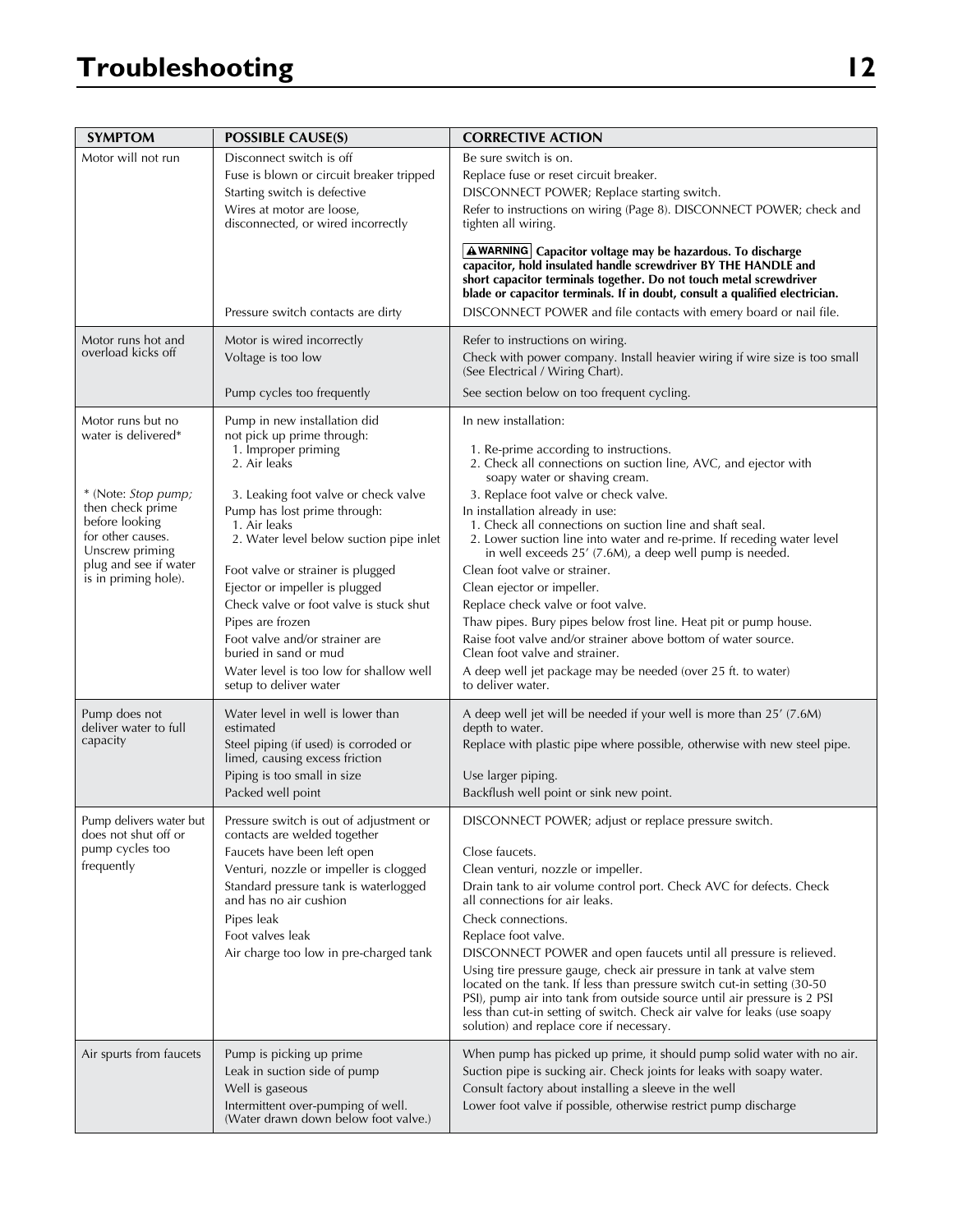

# NOTICE D'UTILISATION

**Systems de pompes enfonte montées sur réservoir pour puisage en eau peu profonde**

# **BERKELEY®**



**Série «HN» et «SN»**

# **Installation/Fonctionnement/Pièces**

Pour plus de reseignements concernant l'utilisation, l'installation ou l'entretien:

# **Composer le 1 (888) 782-7482**

293 WRIGHT STREET, DELAVAN, WI 53115 WWW.BERKELEYPUMPS.COM PH: 888-782-7482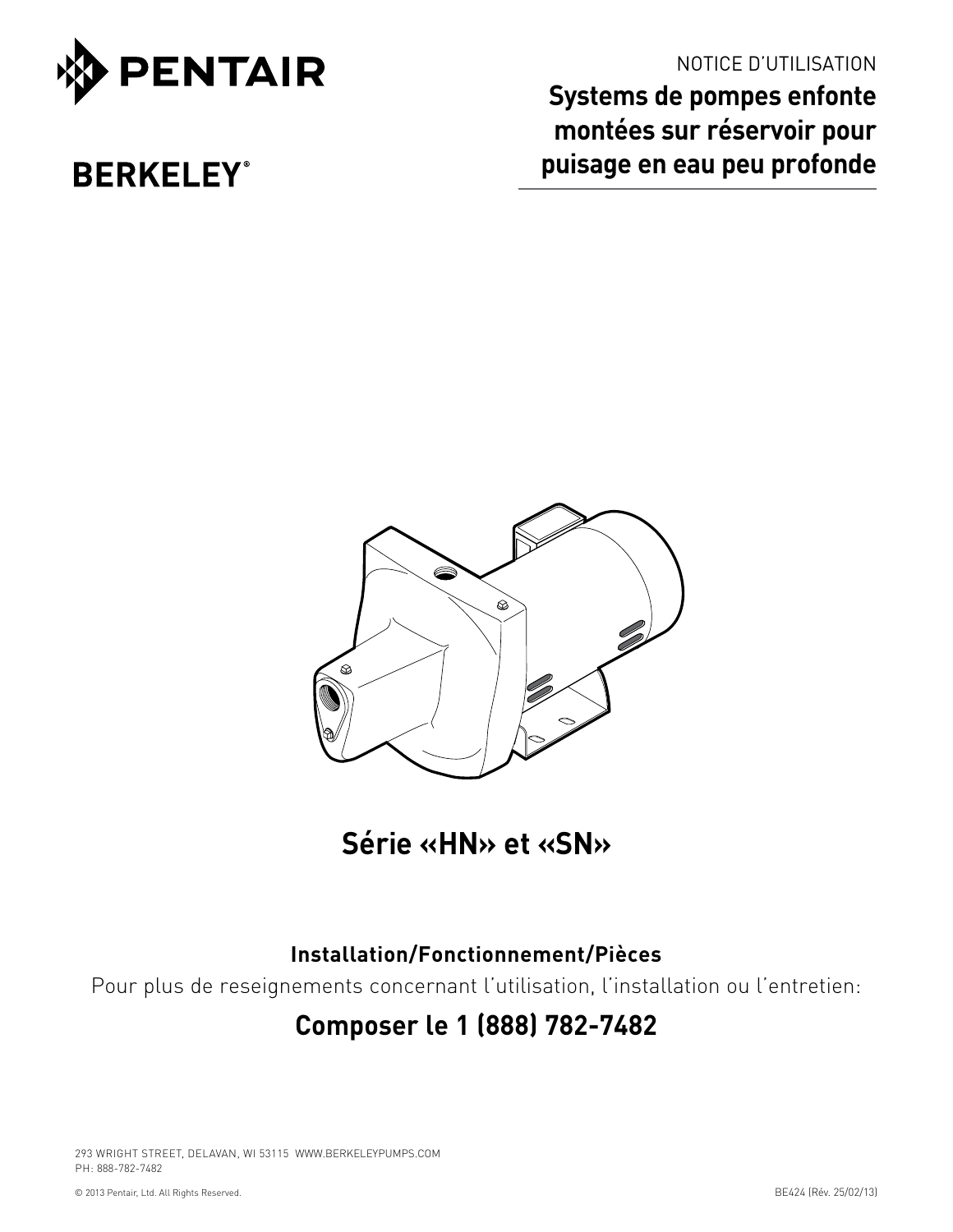# **LIRE TOUTES CES INSTRUCTIONS ET LES SUIVRE!**

### **Ce symbole indique qu'il faut être prudent.**

Lorsque ce symbole apparaît sur la pompe ou dans cette Notice, rechercher une des mises en garde qui suivent, car elles indiquent un potentiel possible de blessures corporelles :

A DANGER avertit d'un danger qui causera des blessures corporelles, la mort ou des dommages matériels importants si on l'ignore.

A AVERTISSEMENT avertit d'un danger qui risque de causer des blessures corporelles, la mort ou des dommages matériels importants si on l'ignore.

**A ATTENTION** avertit d'un danger qui **causera** ou qui **risquera** de causer des blessures corporelles, la mort ou des dommages matériels importants si on l'ignore.

Le mot **NOTA** indique des instructions spéciales et importantes n'ayant aucun rapport avec les dangers.

#### **Lire attentivement toutes les consignes de sécurité contenues dans cette Notice ou collées sur la pompe.**

Garder les autocollants de sécurité en bon état; les remplacer s'ils manquent ou s'ils ont été endommagés.

**Avertissement lié à la Proposition 65 de la Californie**   $\Delta$  AVERTISSEMENT Ce produit et les accessoires connexes contiennent des produits chimiques reconnus dans l'État de la Californie comme pouvant provoquer des cancers, des anomalies congénitales ou d'autres dangers relatifs à la reproduction.



**Tension dangereuse. Risque de secousses électriques, de brûlures, voire de mort.** Mettre à la terre la pompe avant de la brancher sur le courant électrique. Couper l'arrivée de courant avant d'intervenir sur la pompe, sur le moteur ou sur le réservoir.

**Câbler le moteur en fonction de la bonne tension. Voir la Section «Électricité» de cette Notice et la plaque signalétique du moteur.**

**Mettre à la terre le moteur avant de le brancher sur le courant électrique.**

**Conforme au Code national de l'électricité, au Code canadien de l'électricité et aux codes municipaux pour tous les câblages.**

**Respecter les instructions de câblage figurant dans cette Notice lorsque l'on branche le moteur sur une ligne haute tension.**

# **SÉCURITÉ CONCERNANT L'ÉLECTRICITÉ**

**La tension du condensateur peut être**  dangereuse. Pour décharger le condensateur du moteur, tenir un tournevis à manche isolé **PAR LE MANCHE** et mettre en court-circuit les bornes du condensateur. Ne pas toucher la lame métallique du tournevis ni les bornes du condensateur. En cas de doute, consulter un électricien qualifié.

# **SÉCURITÉ GÉNÉRALE**

**AATTENTION** Ne pas toucher un moteur qui fonctionne. Les moteurs modernes peuvent fonctionner à des températures élevées. Pour ne pas se brûler lorsque l'on interviendra sur la pompe, la laisser refroidir pendant 20 minutes après l'avoir arrêtée avant de la toucher.

Ne pas laisser geler la pompe ni aucun autre élément du système, sinon la garantie sera annulée.

Ne pomper que de l'eau avec cette pompe.

Périodiquement, inspecter la pompe et tous les éléments du système.

Toujours porter des lunettes de sécurité lorsque l'on intervient sur une pompe.

Garder la zone de travail propre, non encombrée et bien éclairée; tous les outils et tout l'équipement non utilisés doivent être entreposés correctement.

Ne pas laisser les visiteurs s'approcher de la zone de travail.

**A AVERTISSEMENT** Le corps de la pompe peut exploser si la **pompe est utilisée en tant que pompe de surpression, à moins qu'une soupape de sûreté pouvant laisser passer le débit maximum de la pompe à 75 lb/po2 soit posée.**



# **AA** AVERTISSEMENT

**Pression dangereuse! Poser une soupape de sûreté sur le tuyau de refoulement.**

Dissiper toute la pression du système avant d'intervenir sur un élément.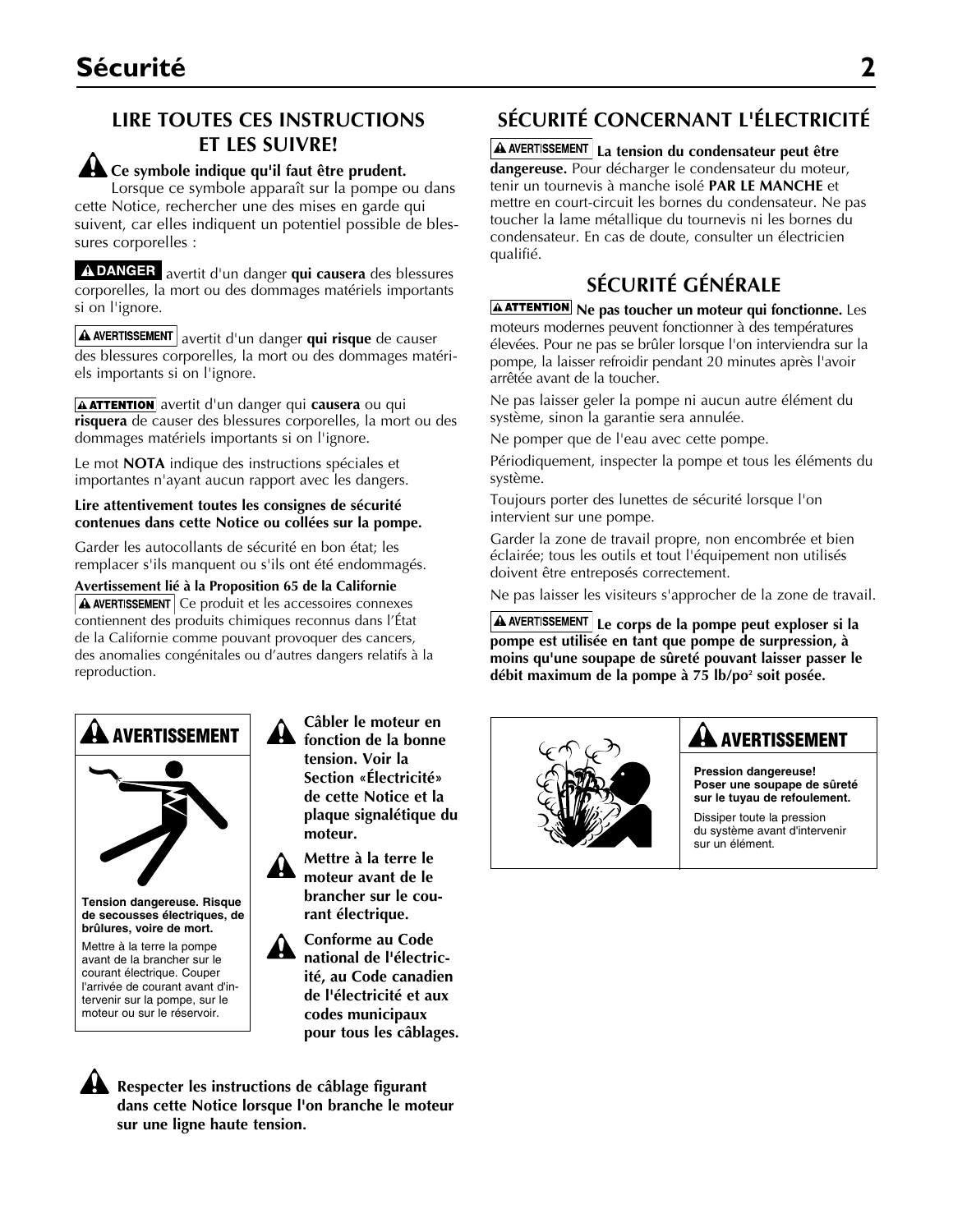# *Merci d'avoir acheté une pompe de qualité supérieure mise à l'essai à l'usine.*

**Page**

### **Garantie limitée**

BERKELEY garantit au consommateur initial (ci-après appelé l'« Acheteur ») que les produits énumérés dans les présentes sont exempts de défaut de matériau et de fabrication pendant la durée des garanties à compter de la durée des garanties indiquées ci-dessous.

| <b>Produits</b>                                                                                                                                                                                                                              | Durée des garanties                                                                                                                            |  |  |  |
|----------------------------------------------------------------------------------------------------------------------------------------------------------------------------------------------------------------------------------------------|------------------------------------------------------------------------------------------------------------------------------------------------|--|--|--|
| Systèmes d'eau :                                                                                                                                                                                                                             |                                                                                                                                                |  |  |  |
| Produits de systèmes d'eau — Pompes à éjecteur, petites pompes centrifuges, pompes<br>submersibles et tous les accessoires connexes                                                                                                          | Selon le premier terme atteint :<br>12 mois à compter de la date de la première installation ou<br>18 mois à compter de la date de fabrication |  |  |  |
| Réservoirs composites Pro-Source™                                                                                                                                                                                                            | 5 ans à compter de la date de la première installation                                                                                         |  |  |  |
| Réservoirs sous pression en acier Pro-Source™                                                                                                                                                                                                | 5 ans à compter de la date de la première installation                                                                                         |  |  |  |
| Réservoirs revêtus d'époxyde Pro-Source™                                                                                                                                                                                                     | 3 ans à compter de la date de la première installation                                                                                         |  |  |  |
| Produits de puisard/d'égout/d'effluents                                                                                                                                                                                                      | 12 mois à compter de la date de la première installation ou<br>18 mois à compter de la date de fabrication                                     |  |  |  |
| Agricole/commercial:                                                                                                                                                                                                                         |                                                                                                                                                |  |  |  |
| Centrifuges – entraînement par moteur monobloc, monté sur cadre, monté sur SAE,<br>entraînement par moteur à combustion, multiétagé vertical, SSCX, SSHM, pompes<br>pour les matières solides, pompes submersibles pour les matières solides | 12 mois à compter de la date de la première installation ou<br>24 mois à compter de la date de fabrication                                     |  |  |  |
| Turbines submersibles, diamètre de 6 po et plus grand                                                                                                                                                                                        | 12 mois à compter de la date de la première installation ou<br>24 mois à compter de la date de fabrication                                     |  |  |  |

Nos garanties limitée ne s'appliquent pas aux produits ayant fait l'objet de négligence, d'une mauvaise utilisation, d'une mauvaise installation ou d'un manque d'entretien adéquat. Sans aucune limitation des présentes, la garantie des moteurs triphasés submersibles sera nulle et non avenue si ces moteurs sont branchés et fonctionnent sur le courant monophasé par l'intermédiaire d'un déphaseur. Il faut également noter que les moteurs triphasés doivent être protégés par un relais de surcharge tripolaire thermocompensé à déclenchement extrêmement rapide du calibre recommandé, sinon la garantie sera nulle et non avenue.

Le seul recours de l'Acheteur et la seule responsabilité de BERKELEY consistent à réparer ou à remplacer (au choix de BERKELEY) les produits qui se révéleraient défectueux. L'Acheteur s'engage à payer tous les frais de main d'œuvre et d'expédition du produit couvert par sa garantie et de s'adresser au concessionnaire-installateur ayant procédé à l'installation dès qu'un problème est découvert pour obtenir un service sous garantie. Aucune demande de service en vertu de sa garantie ne sera acceptée après expiration de la durée de sa garantie. Ces garanties ne sont pas transférables.

BERKELEY DÉCLINE TOUTE RESPONSABILITÉ POUR TOUT DOMMAGE INDIRECT OU FORTUIT QUEL QU'IL SOIT. LA GARANTIE LIMITÉE SUSMENTIONNÉE EST EXCLUSIVE ET REMPLACE TOUTES LES AUTRES GARANTIES EXPRESSES ET TACITES, Y COMPRIS, MAIS SANS S'Y LIMITER, LES GARANTIES DE QUALITÉ MARCHANDE ET D'ADAPTATION À UN USAGE PARTICULIER. LA GARANTIE LIMITÉE SUSMENTIONNÉE NE DOIT PAS ÊTRE PROLONGÉE AU-DELÀ DE LA DURÉE PRÉVUE AUX PRÉSENTES.

Certains états, territoires et certaines provinces ne permettent pas l'exclusion ou la limitation des dommages indirects ou fortuits, ni les limitations relatives à la durée des garanties tacites. Par conséquent, il se peut que les limitations ou les exclusions stipulées dans les présentes ne s'appliquent pas dans ce cas. Ces garanties accordent des droits juridiques précis, bien que l'on puisse bénéficier d'autres droits, selon la province, le territoire ou l'état dans lequel on réside.

La présente garantie limitée est entrée en vigueur le 1er juin 2011 et remplace toute garantie non datée ou antérieure à cette date.

**Aux États-Unis : BERKELEY, 293 Wright St., Delavan, WI 53115 Au Canada : 269 Trillium Dr., Kitchener, Ontario N2G 4W5**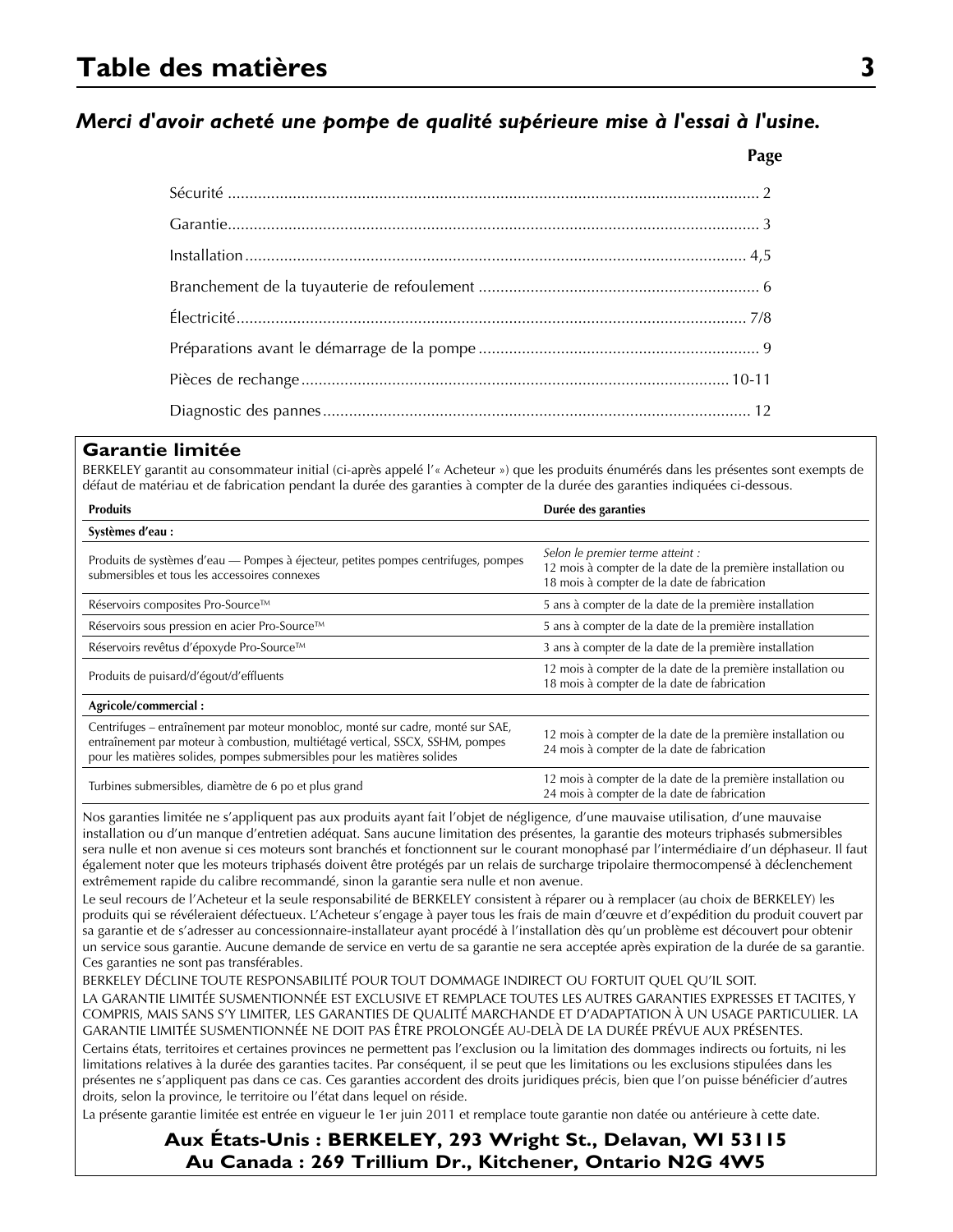## **REMPLACEMENT D'UNE ANCIENNE POMPE**

#### A AVERTISSEMENT | Tension dangereuse. Couper l'arrivée de **courant à la pompe avant d'intervenir sur la pompe ou sur le moteur.**

- 1 ° Vider toute l'eau de l'ancienne pompe; déposer l'ancienne pompe. Vérifier l'ancienne tuyauterie à la recherche de dépôts de tartre, de chaux, de rouille, etc.; la remplacer selon le besoin.
- 2 ° Brancher la pompe sur le système. S'assurer que tous les raccords du tuyau d'aspiration sont bien étanches, aussi bien à l'air qu'à l'eau. *Si le tuyau d'aspiration aspire de l'air, la pompe ne pompera pas l'eau du puits.*
- 3 ° Régler la hauteur de montage de la pompe de façon que les raccords de plomberie n'exercent aucune contrainte sur le corps de la pompe. Supporter les tuyaux de façon que le corps de la pompe ne supporte pas le poids de la tuyauterie ni des raccords.

**Le branchement de cette pompe à éjecteur neuve pour puits profonds sur la tuyauterie du puits est maintenant terminé. Passer à la page 6 pour le branchement de la tuyauterie de refoulement et sur un réservoir.**

### **INSTALLATION DE LA POINTE FILTRANTE (Figure 1)**

1<sup>°</sup> Enfoncer la pointe dans le sol, en utilisant des «raccords d'enfoncement» et des «chapeaux de battage». Les «raccords d'enfoncement» sont filetés sur toute leur longueur, ce qui permet aux extrémités des tuyaux de venir en butée l'une contre l'autre de façon que la force d'enfoncement du maillet soit absorbée par le tuyau et non *pas* par les filets. Les raccords ordinaires que l'on trouve dans les quincailleries ne sont pas filetés sur toute leur longueur et ils risquent de s'écraser sous l'impact des coups. Les «raccords



d'enfoncement» sont également plus lisses que les raccords de plomberie standard, ce qui leur permet de pénétrer plus facilement dans le sol.

- 2 ° Monter la pompe aussi près que possible du puits.
- 3 ° Utiliser le moins possible de raccords (en particulier des coudes) lorsque l'on branche la tuyauterie de la pointe filtrante sur l'orifice d'aspiration de la pompe. Le diamètre du tuyau d'aspiration doit être au moins aussi grand que le diamètre de l'orifice d'aspiration de la pompe (y compris le clapet anti-retour si la pompe n'en comporte pas un - voir la Figure 1). Supporter le tuyau de façon qu'il ne soit pas cintré afin qu'il n'exerce pas de contraintes sur le corps de la pompe; de plus, il doit être légèrement incliné vers le haut, du puits jusqu'à la pompe (les points hauts risquent de causer des poches et des bouchons d'air dans la pompe). Rendre étanches les joints du tuyau d'aspiration avec du ruban d'étanchéité en PTFE pour filetage. Les raccords doivent être étanches à l'air et à l'eau. *Si le tuyau d'aspiration aspire de l'air, la pompe ne pompera pas l'eau du puits.* Si une pointe filtrante ne fournit pas suffisamment d'eau, considérer brancher deux ou trois pointes filtrantes sur un même tuyau d'aspiration.

**Le branchement de cette pompe à éjecteur neuve pour puits profonds sur la tuyauterie du puits est maintenant terminé. Passer à la page 6 branchement pour la tuyauterie de refoulement et sur un réservoir.**

### **INSTALLATION SUR UN PUITS À TUBAGE DE 2 POUCES DE DIAMÈTRE OU PLUS GRAND (voir la Figure 2)**

- 1 ° Monter la pompe aussi près que possible du puits.
- 2 ° Brancher le clapet de pied, la crépine et le tuyau du puits (voir la Figure 2). S'assurer que le clapet de pied fonctionne librement.



*Figure 2 : Installation dans un puits à tubage* 2347 0396

*Figure 1: Installation avec une pointe filtrante* 2346 0396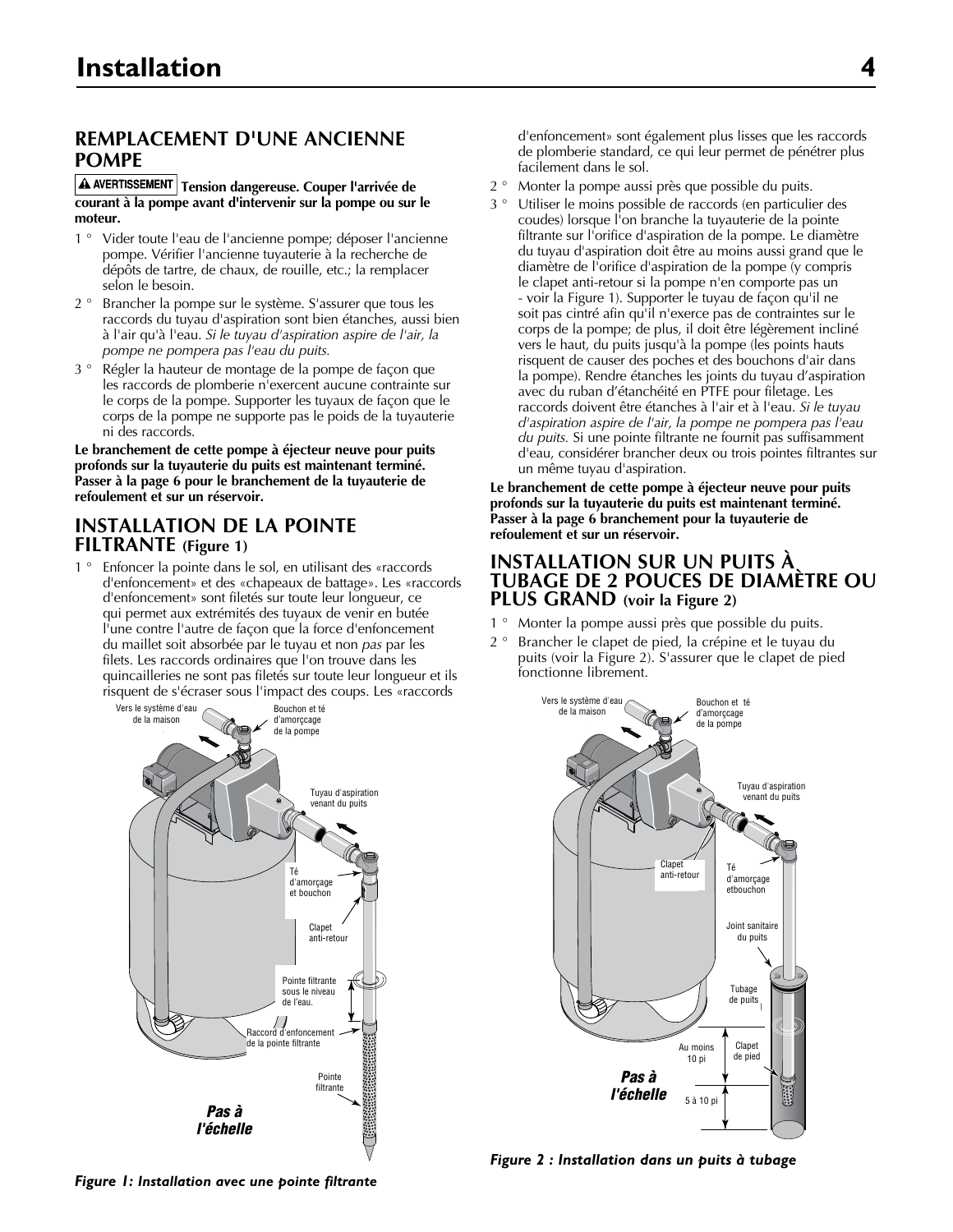- 3 ° Abaisser le tuyau dans le puits jusqu'à ce que la crépine soit à cinq pieds du fond du puits. Pour que la pompe n'aspire pas d'air, la crépine doit être au moins à 10 pieds sous le niveau de l'eau du puits *pendant que la pompe fonctionne.* Poser un joint sanitaire de puits.
- 4 ° Poser le té d'amorçage, le bouchon d'amorçage et le tuyau d'aspiration sur la pompe (voir la Figure 2). Brancher le tuyau provenant du puits sur l'orifice d'aspiration de la pompe en utilisant le moins possible de raccords - en particulier des coudes - étant donné que les raccords augmentent le frottement de l'eau dans les tuyaux (il faut toutefois ajouter un clapet de pied — voir la Figure 2). Le diamètre du tuyau d'aspiration doit être au moins aussi grand que le diamètre de l'orifice d'aspiration de la pompe. Utiliser du ruban d'étanchéité en PTFE pour filetage sur les raccords de tuyaux filetés. Supporter le tuyau de façon qu'il ne soit pas cintré afin qu'il n'exerce pas de contraintes sur le corps de la pompe; de plus, il doit être légèrement incliné vers le haut, du puits jusqu'à la pompe (les points hauts risquent de causer des poches et des bouchons d'air dans la pompe). Rendre étanches les joints du tuyau d'aspiration avec du ruban d'étanchéité en PTFE pour filetage. Les raccords doivent être étanches à l'air et à l'eau. *Si le tuyau d'aspiration aspire de l'air, la pompe ne pompera pas l'eau du puits.*

**Le branchement de cette pompe à éjecteur neuve pour puits profonds sur la tuyauterie du puits est maintenant terminé. Passer à la page 6 pour le branchement de la tuyauterie de refoulement et sur un réservoir.**

### **INSTALLATION DANS LE CAS D'EAUX EN**

# d'eau de la maison Bouchon et té<br>.. d'amorçcage<br>de la nomne  $Clapet$ anti-retour Pas à *to Pas àl'échelle* Tuyau d'aspiration venant du puits Au moins 10 pied 5–10' 5 à 10 pi Clapet de pied Crépine Bouchon et té unorçcage<br>Te nombe de la pompe Vers le système de la pompe d'amorçcage

2348 0396 *Figure 3 : Installation pour les eaux de surface*

### **SURFACE (Figure 3)**

- 1 ° Monter la pompe aussi près que possible du puits en utilisant le moins possible de raccords (en particulier des coudes) sur le tuyau d'aspiration. Le diamètre du tuyau d'aspiration doit être au moins aussi grand que le diamètre de l'orifice d'aspiration de la pompe.
- 2 ° Assembler le clapet de pied et le tuyau d'aspiration (voir la Figure 3). S'assurer que le clapet de pied fonctionne librement. Utiliser du ruban d'étanchéité en PTFE pour filetage sur les raccords de tuyaux filetés. Poser une crépine autour du clapet de pied pour le protéger contre les poissons, les déchets, etc. (voir la Figure 3).
- 3 ° Abaisser le tuyau dans le puits jusqu'à ce que la crépine soit à cinq pieds du fond du puits. Pour que la pompe n'aspire pas d'air, la crépine doit être au moins à 10 pieds sous le niveau de l'eau du puits pendant que la pompe fonctionne.
- 4 ° Poser le té d'amorçage, le bouchon d'amorçage et le tuyau d'aspiration sur la pompe (voir la Figure 3). Supporter le tuyau de façon qu'il ne soit pas cintré afin qu'il n'exerce pas de contraintes sur le corps de la pompe; de plus, il doit être légèrement incliné vers le haut, du puits jusqu'à la pompe (les points hauts risquent de causer des poches et des bouchons d'air dans la pompe). Rendre étanches les joints du tuyau d'aspiration avec du ruban d'étanchéité en PTFE pour filetage. Les raccords doivent être étanches à l'air et à l'eau. *Si le tuyau d'aspiration aspire de l'air, la pompe ne pompera pas l'eau du puits.*

**Le branchement de cette pompe à éjecteur neuve pour puits profonds sur la tuyauterie du puits est maintenant terminé. Passer à la page 6 pour le branchement de la tuyauterie de**  refoulement et sur un réservoir.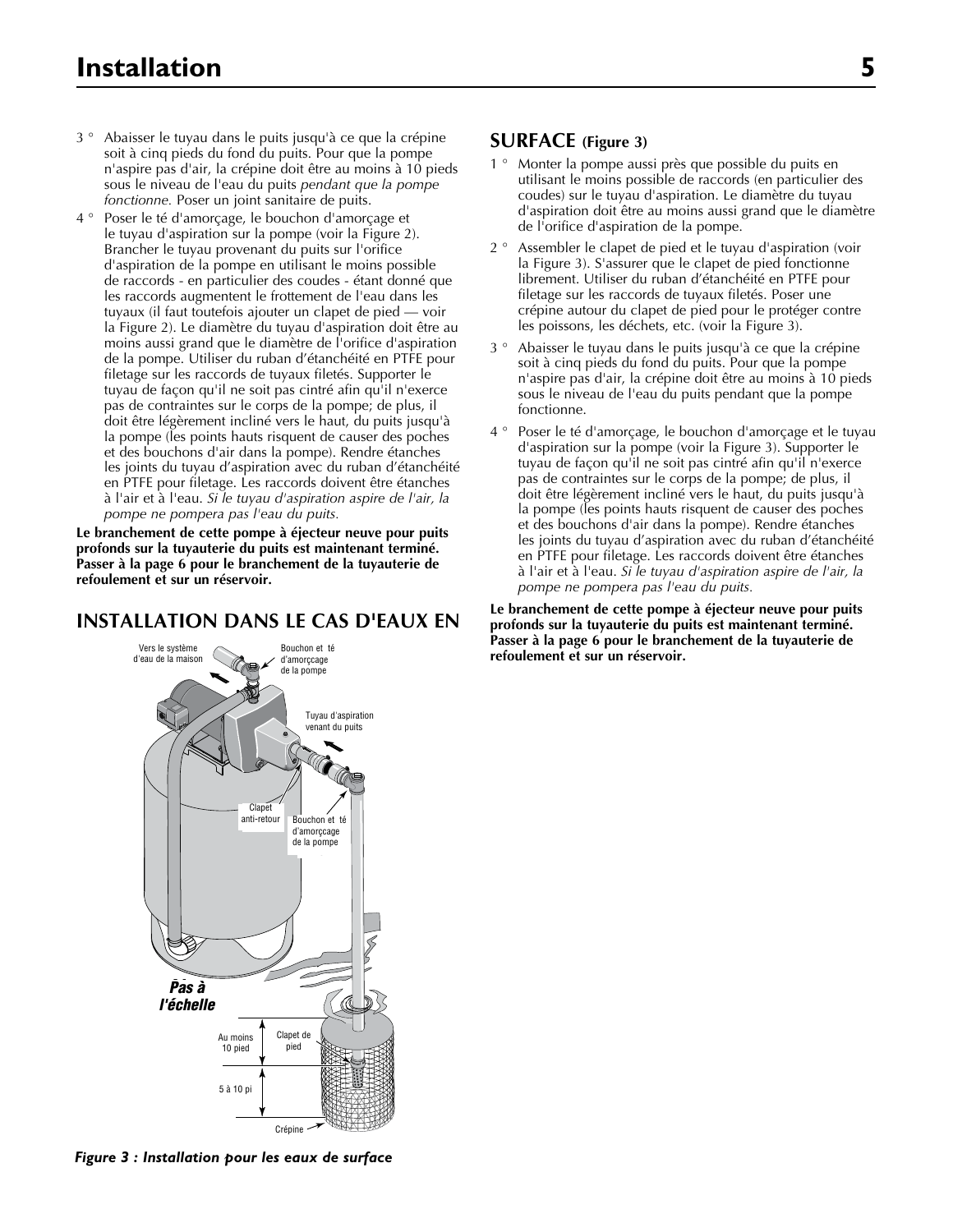# **BRANCHEMENT SUR UN RÉSERVOIR PRÉCHARGÉ (Figure 4)**

1 ° Poser deux tés dans l'orifice de refoulement de la pompe (voir la Figure 4). Le diamètre du tuyau doit être au moins aussi grand que le diamètre de l'orifice de refoulement.



*Figure 4 : Branchements sur un réservoir préchargé*

- 2 ° Poser un tuyau rigide ou un tuyau souple renforcé entre une des branches du premier té et l'orifice du réservoir préchargé.
- 3 ° Brancher l'autre extrémité du té de refoulement sur le système de la plomberie.
- 4 ° Vérifier la précharge d'air dans le réservoir avec un manomètre pour pneu. La précharge doit être de 2 lb/ po<sup>2</sup> inférieure au réglage de la pression d'enclenchement du manocontacteur de la pompe. La précharge se mesure lorsqu'il n'y a pas de pression d'eau dans le réservoir. Cette pompe neuve est équipée d'un manocontacteur 30/50 lb/po2 ; la pression de précharge du réservoir devra donc être réglée à 28 lb/po<sup>2</sup>.

#### **Félicitations! Le branchement de la pompe à éjecteur sur le réservoir est maintenant terminé.**

#### **Passer aux pages 7 et 8 pour les branchements électriques.**

## **BRANCHEMENT SUR UN RÉSERVOIR STANDARD**

### **(Figure 5)**

1 ° Poser un té dans l'orifice de refoulement de la pompe (voir la Figure 5).



*Figure 5 : Branchements sur un réservoir standard*

- 2 ° Poser un tuyau entre l'orifice de refoulement de la pompe et l'orifice d'admission du réservoir. Le diamètre du tuyau doit être au moins aussi grand que le diamètre de l'orifice de refoulement de la pompe.
- 3 ° Déposer le bouchon fileté de 1/8 de pouce NPT de l'orifice du contrôleur d'air de la pompe (voir la Figure 5). Poser un tube entre l'orifice du contrôleur d'air (voir la Figure 5) de la pompe et l'orifice du contrôleur d'air monté sur le réservoir. Pour plus de détails, se reporter aux instructions fournies avec le réservoir et le contrôleur d'air. L'emplacement de l'orifice du contrôleur d'air variera en fonction du modèle de pompe (se reporter aux vues éclatées, page 10).

#### **Félicitations! Le branchement de la pompe à éjecteur sur le réservoir est maintenant terminé.**

**Passer aux pages 7 et 8 pour les branchements électriques.**

#### *Étanchéité des raccords des tuyaux*

Effectuer tous les raccordements filetés à la pompe seulement avec du ruban d'étanchéité en PTFE pour filetage. **Ne pas utiliser de pâte pour raccords filetés sur les pompes en plastique :** cette pâte peut réagir avec les éléments en plastiques de la pompe. S'assurer que tous les raccords du tuyau d'aspiration sont bien étanches, aussi bien à l'air qu'à l'eau. *Si le tuyau d'aspiration aspire de l'air, la pompe ne pompera pas l'eau du puits.*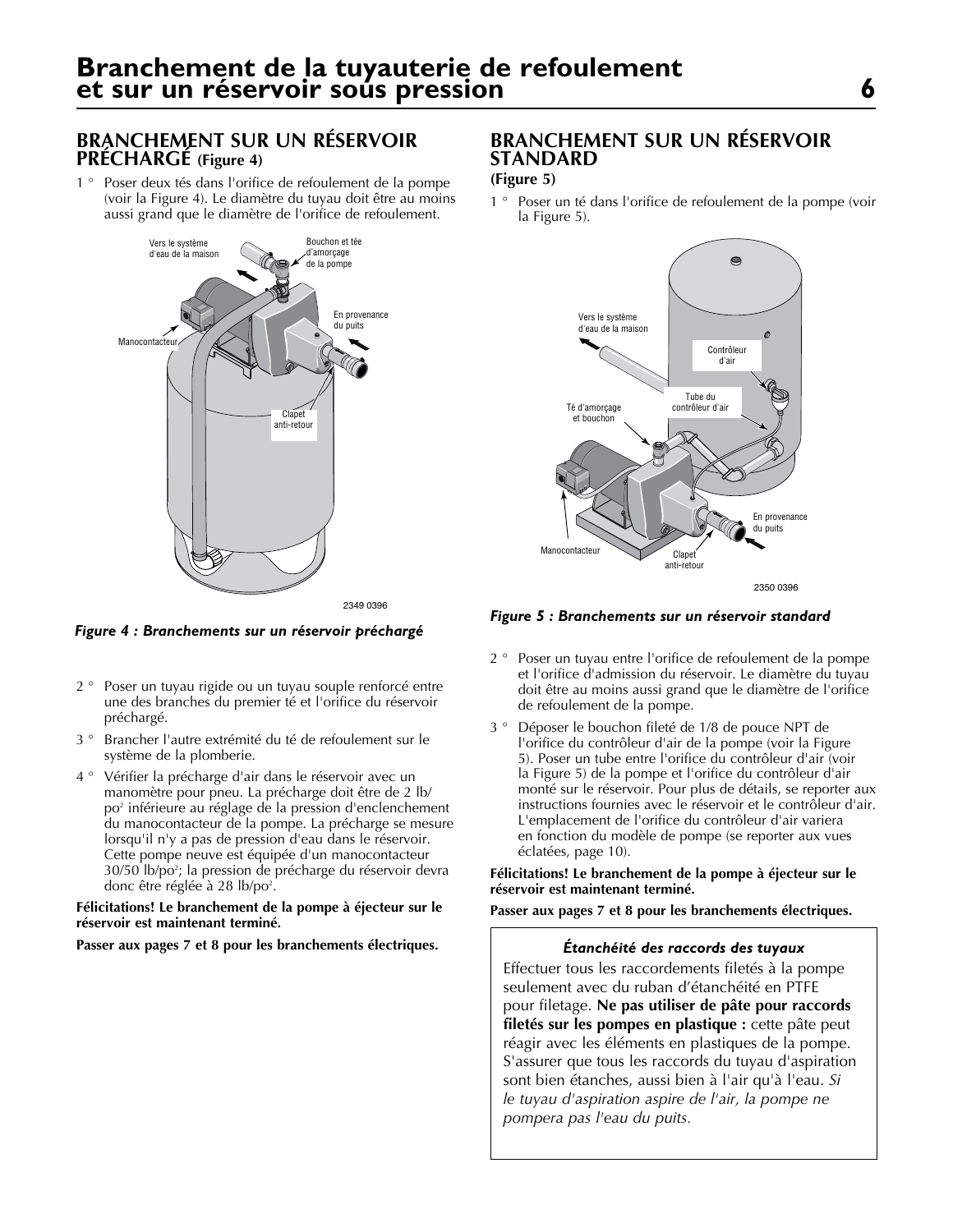## **Débrancher le courant électrique avant d'intervenir sur la pompe, le moteur, le manostat ou le câblage.**

# **RÉGLAGES DU MOTEUR**

Les moteurs bitension (c'est-à-dire ceux qui fonctionnent sur le courant de 115 ou de 230 volts) sont réglés à l'usine pour fonctionner sur le courant de 230 volts. Ne pas modifier le réglage de la tension du moteur si la tension secteur est de 230 volts ou si le moteur est un moteur à une seule tension.

REMARQUE : Ne jamais câbler un moteur fonctionnant sur le courant de 115 volts sur un circuit de 230 volts.

### **Pour déposer le couvercle du moteur**

Dans le cas d'un moteur bitension devant être branché sur le courant de 115 volts, procéder comme il est indiqué ci-dessous.



*Figure 6 : Dépose du couvercle du moteur*

Le couvercle du moteur devra être déposé pour modifier le réglage de la tension.

La paquette à bornes du moteur (qui se trouve sous le couvercle du moteur) doit ressembler à celle montrée ci-dessous.



*Figure 7 : Tension réglée sur le courant de 230 volts. Sélecteur rotatif*

Pour faire fonctionner le moteur sur le courant de 115 volts :

- 1 ° S'assurer que le courant est coupé.
- 2 ° Tourner le sélecteur vers la gauche jusqu'à ce que « 115 » apparaisse dans la fenêtre du cadran.
- 3 ° Les fils du manostat doivent déjà être branchés sur les bornes.
- 4 ° Reposer le couvercle du moteur.

# **Câblage du manostat**

**Les câbles du moteur** se branchent ici**.**



Serrer le câble électrique afin de prévenir de mettre une tension sur les vis de bornes. Les câbles de l'alimentation électrique se branchent ici. **230 volts:** Brancher 2 câbles chargés (noir et rouge) ici et assemble le câble blanc (neutre). Il n'y a pas de différence entre quel câble va avec quelle vis. **115 volts:** Brancher un câble chargé (noir ou rouge) à l'une de ces vis (n'importe laquelle). Brancher le câble blanc (neutre) à l'autre vis. Assembler tout câble noir ou rouge restant.

Brancher le fil de la mise à terre vert (ou cuivre nu) à la vis de la mise à terre verte.

### *Figure 8: Câblage du manostat*

5 ° Voir connexions de câblage ci-dessous.

**A AVERTISSEMENT** Tension dangereuse. Risque de **secousses électriques, de brûlures, voire la mort. Brancher le fil de terre avant de brancher les fils de tension. Utiliser des fils de calibre spécifié (y compris le fil de terre) dans le tableau de câblage.** Dans la mesure du possible, brancher la pompe sur un circuit séparé, sur lequel aucun autre appareil ne sera branché.

**A AVERTISSEMENT** Risque d'explosion. Ne pas mettre à **la terre sur une conduite de gaz.**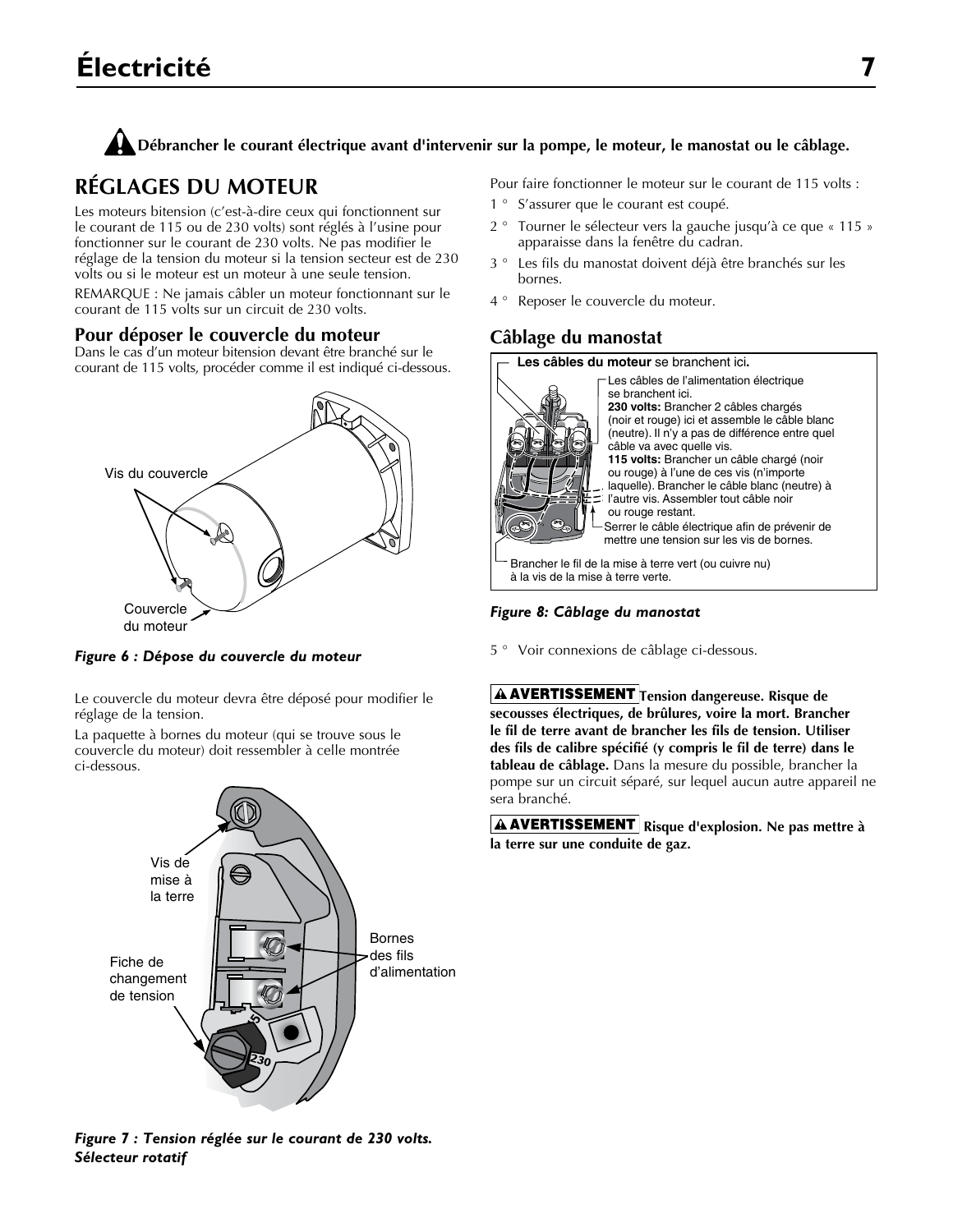# **CONNEXIONS DES FILS**

**A AVERTISSEMENT** Risque d'incendie. L'utilisation d'une mauvaise tension risque de causer un incendie ou d'endommager gravement le moteur et d'annuler la garantie. La tension d'alimentation doit correspondre à  $\pm$  10 % de la tension figurant sur la plaque signalétique du moteur.

**NOTA :** Les moteurs bi-tension sont câblés à l'usine pour fonctionner sur le 230 volts. Au besoin, recâbler le moteur pour qu'il fonctionne sur le 115 volts, comme il est illustré. Ne pas modifier le câblage des moteurs fonctionnant sur une tension.

Installer la pompe, la mettre à la terre, la câbler et l'entretenir conformément au National Electrical Code (NEC) ou au Code canadien de l'électricité, selon le cas, et conformément à tous les codes et décrets en vigueur de la municipalité. Consulter l'inspecteur des bâtiments de la localité pour plus de renseignements sur les codes.

### **Méthodes de connexion :**

1 ° Brancher tout d'abord le fil de mise à la terre, comme il est illustré à la Figure 6. Le fil de mise à la terre doit être un fil de cuivre massif d'un diamètre au moins aussi gros que le diamètre des fils de tension.

- 2 ° Il doit y avoir un raccordement en métal solide entre le manostat et le moteur pour une protection à la terre du moteur. Si le manostat n'est pas branché sur le moteur, brancher la vis verte de mise à la terre du manostat sur la vis verte de mise à la terre qui se trouve sous le couvercle du moteur. Utiliser un fil de cuivre massif ayant un diamètre au moins aussi gros que celui des fils de tension.
- 3 ° Brancher le fil de mise à la terre sur le fil de mise à la terre du tableau de distribution, sur un tuyau métallique d'eau enterré, sur le tubage d'un puits en métal ayant au moins 10 pieds (3 mètres) de long, ou sur une électrode de mise à la terre que fournira la compagnie d'électricité.
- 4 ° Brancher les fils de tension sur le manostat, comme il est illustré à la Figure 6.

### **Le câblage de la pompe est maintenant terminé.**

**Se reporter à la page 9 pour les préparations avant le démarrage.**

|                  |                       |                |                   |                      | DISTANCE EN PIEDS (EN MÈTRES) ENTRE LE MOTEUR<br>ET LE COURANT D'ALIMENTATION |                                                  |                            |                             |                              |
|------------------|-----------------------|----------------|-------------------|----------------------|-------------------------------------------------------------------------------|--------------------------------------------------|----------------------------|-----------------------------|------------------------------|
|                  | Puissance<br>du motor |                | Charge<br>max. en | Fusible<br>Intensité | $0 - 100$<br>$(0 - 30)$                                                       | $101 - 200$<br>$(31 - 61)$                       | $201 - 300$<br>$(62 - 91)$ | $301 - 400$<br>$(92 - 122)$ | $401 - 500$<br>$(123 - 152)$ |
| Série            | en ch                 | <b>Tension</b> | ampères           | en ampères           |                                                                               | DIAMÈTRE DU FIL - CALIBRE AWG (mm <sup>2</sup> ) |                            |                             |                              |
| 5HN              | 1/2                   | 115/230        | 12.2/6.1          | 20/15                | 12/14(3/2)                                                                    | 10/14(5.5/2)                                     | 8/14(8.4/2)                | 6/12(14/3)                  | 6/12(14/3)                   |
| 7HN              | 3/4                   | 115/230        | 14.8/7.4          | 20/15                | 12/14(3/2)                                                                    | 8/14(8.4/2)                                      | 6/14(14/2)                 | 6/12(14/3)                  | 4/10(21/5.5)                 |
| 10HN             |                       | 115/230        | 19.2/9.6          | 25/15                | 10/14(5.5/2)                                                                  | 8/14(8.4/2)                                      | 6/12(14/3)                 | 4/10(21/5.5)                | 4/10(21/5.5)                 |
| 5SN              | 1/2                   | 115/230        | 8.8/4.4           | 15/15                | 14/14(2/2)                                                                    | 12/14(3/2)                                       | 10/14(5.5/2)               | 8/14(8.4/2)                 | 8/12(8.4/3)                  |
| 7SN              | 3/4                   | 115/230        | 12.2/6.1          | 20/15                | 12/14(3/2)                                                                    | 10/14(5.5/2)                                     | 8/14(8.4/2)                | 6/12(14/3)                  | 6/12(14/3)                   |
| 10 <sub>SN</sub> |                       | 115/230        | 14.8/7.4          | 20/15                | 12/14(3/2)                                                                    | 8/14(8.4/2)                                      | 6/14(14/2)                 | 6/12(14/3)                  | 4/10(21/5.5)                 |
| 15 <sub>SN</sub> | $1 - 1/2$             | 115/230        | 19.2/9.6          | 25/15                | 10/14(5.5/2)                                                                  | 8/14(8.4/2)                                      | 6/14(14/2)                 | 4/10(21/5.5)                | 4/10(21/5.5)                 |

# **Tableau de câblage - Câbles et diamètres des fusibles recommandés**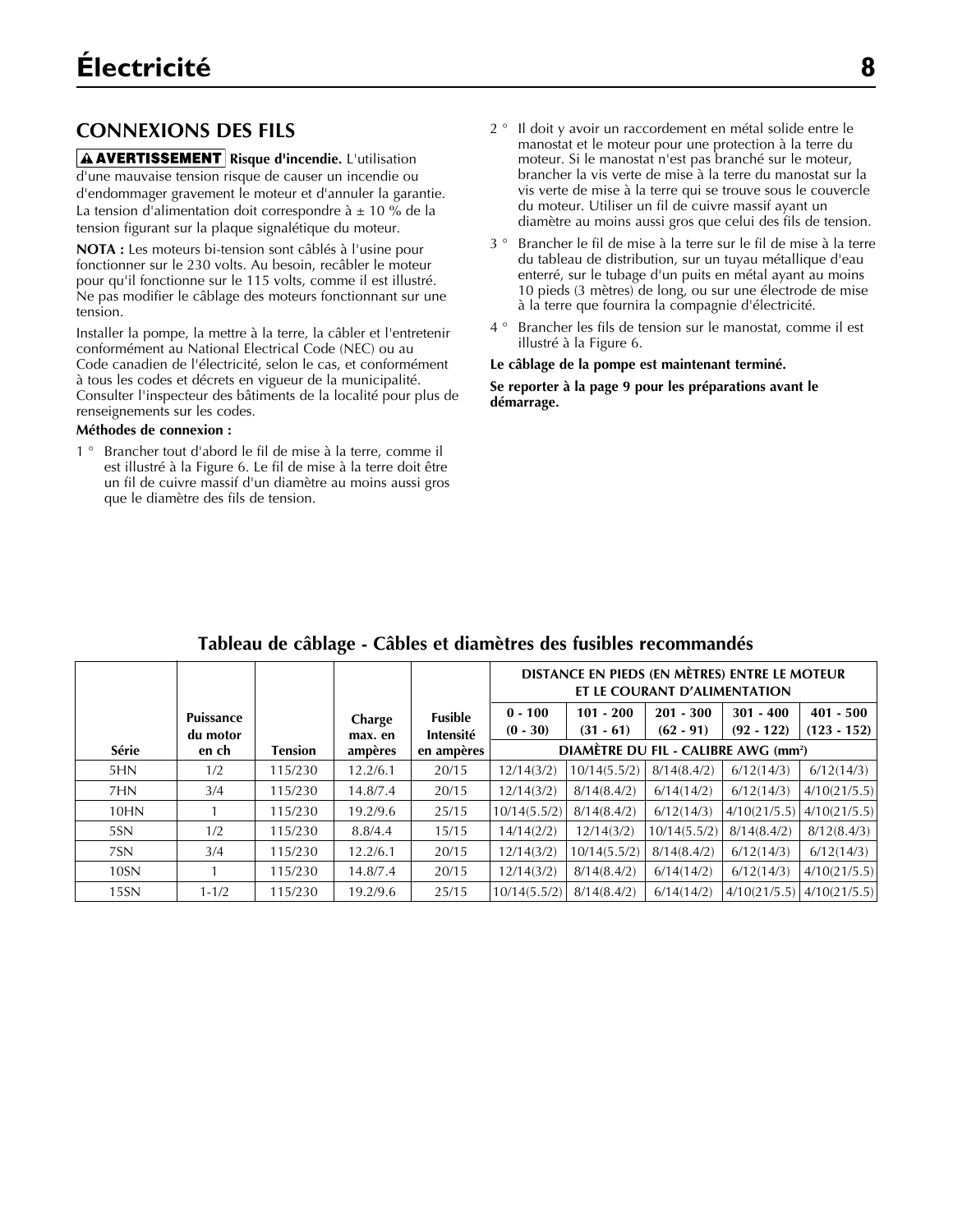**A** AVERTISSEMENT Ne jamais faire fonctionner la pompe **contre un refoulement fermé, sinon l'eau risque de bouillir à l'intérieur de la pompe, des pressions dangereuses peuvent s'accumuler à l'intérieur de la pompe, une explosion risque de s'ensuivre et les personnes qui manipulent la pompe pourront être ébouillantées.**

**A ATTENTION** Ne jamais faire fonctionner la pompe à

**sec.** Faire fonctionner la pompe sans eau risque de causer une surchauffe de la pompe, d'endommager les joints et, possiblement, causer des brûlures aux personnes qui manipuleront la pompe. Faire le plein d'eau de la pompe avant de la démarrer.



*Figure 8 : Amorçage de la pompe*

- 1 ° Déposer le bouchon d'amorçage de la pompe et faire le plein de la pompe et de tous les tuyaux branchés entre la pompe et le puits et s'assurer que tous les tuyaux du puits sont pleins. Si un té d'amorçage a déjà été posé sur le tuyau d'aspiration, le déposer du té et faire le plein de la tuyauterie d'aspiration.
- 2 ° Reposer tous les bouchons de remplissage.
- 3 ° **Établir le courant!** Démarrer la pompe. S'il n'y a pas de présence d'eau après 2 ou 3 minutes de fonctionnement, arrêter la pompe et déposer les bouchons de remplissage. Refaire le plein de la pompe et de la tuyauterie. Cette opération devra peut-être être répétée plusieurs fois de façon à chasser tout l'air emprisonné dans la tuyauterie. Il faudra jusqu'à 15 minutes pour qu'une pompe aspirant de l'eau à 25 pieds s'amorce.
- 4 ° Après que la pression se sera accumulée dans le système et que la pompe se sera arrêtée, vérifier le fonctionnement du manocontacteur en ouvrant un ou deux robinets du système; laisser couler suffisamment d'eau pour dissiper la pression jusqu'à ce que la pompe redémarre. La pompe doit redémarrer lorsque la pression chute à 30 lb/ po<sup>2</sup> et s'arrêter lorsque la pression atteint 50 lb/po<sup>2</sup>. Faire fonctionner la pompe pendant un ou deux cycles complets pour confirmer son bon fonctionnement. Ceci permettra également de nettoyer le système de toute la saleté et de tout le tartre qui se seront détachés pendant l'installation.

#### **Félicitations pour une installation réussie.**

Si l'installation n'est pas réussie, se reporter à la Section Diagnostic des pannes (à la page 12) ou appeler notre personnel technique du service à la clientèle, 1-888-782-7483.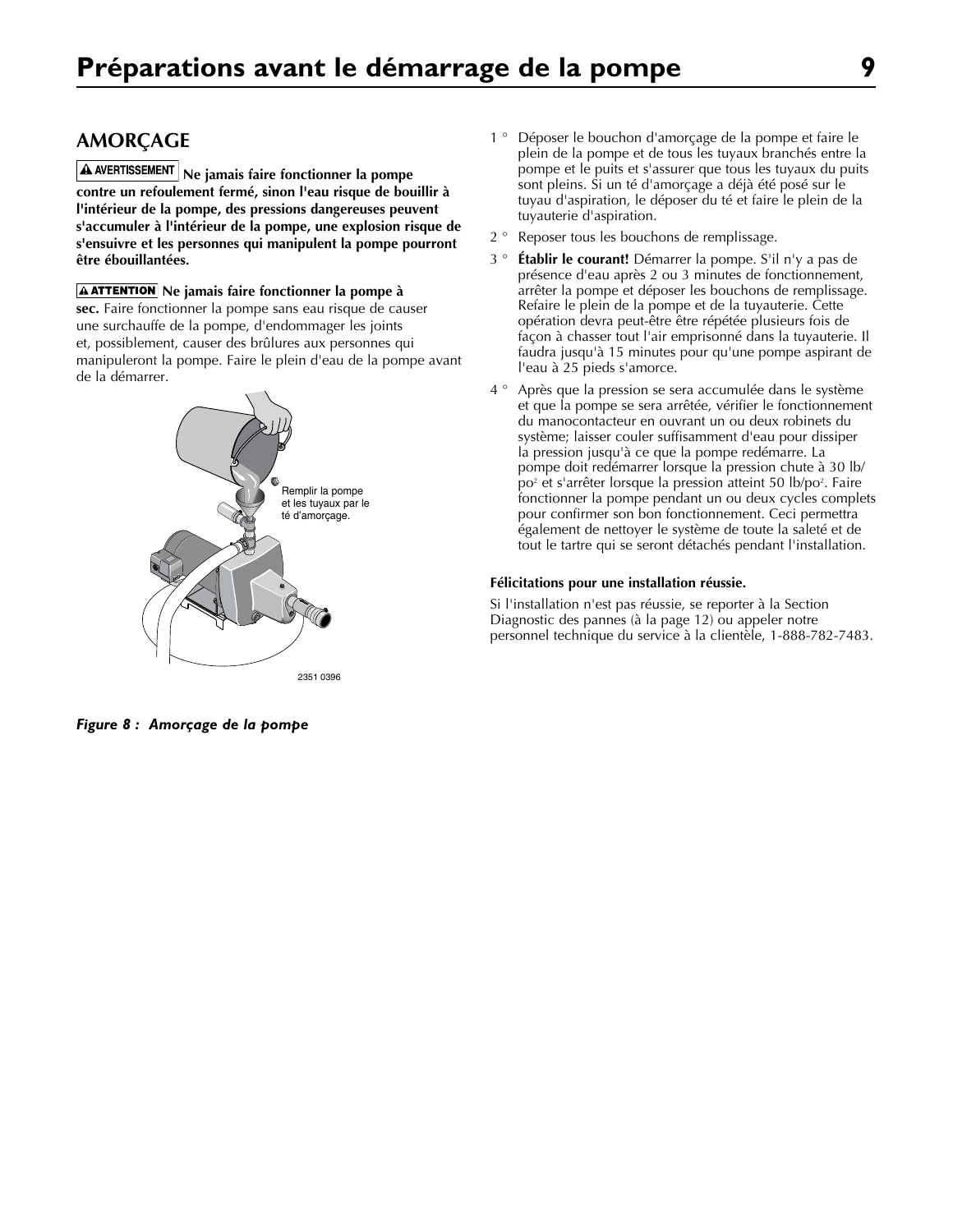# **Pièces de rechange 10**



# **LISTE DES PIÈCES DE RECHANGE**

|                |                                               |                | Modèle et puissance |              |              |             |  |  |  |
|----------------|-----------------------------------------------|----------------|---------------------|--------------|--------------|-------------|--|--|--|
| Réf.           |                                               | <b>Nbre</b>    | 5SN                 | 7SN          | <b>10SN</b>  | <b>15SN</b> |  |  |  |
| no.            | Désignation des pièces                        | utilisé        | $1/2$ ch            | $3/4$ ch     | $1$ ch       | $1-1/2$ ch  |  |  |  |
| $\mathbf{1}$   | Moteur                                        |                | J218-582APKG        | J218-590PKG  | J218-596PKG  | J218-601PKG |  |  |  |
| 2              | Vis à chapeau à tête hexagonale de 3/8        |                |                     |              |              |             |  |  |  |
|                | de po - 16 x 1-1/4 po de long                 | 4              | U30-75ZP            | U30-75ZP     | U30-76ZP     | U30-76ZP    |  |  |  |
| # $\S$ 3       | Déflecteur d'eau                              |                | 17351-0009          | 17351-0009   | 17351-0009   | 17351-0009  |  |  |  |
| $\overline{4}$ | Plaque d'étanchéité                           |                | $N3-1043P$          | N3-1043P     | $1.3 - 10$   | $1.3 - 10$  |  |  |  |
| $\# \S 5$      | Joint de la plaque d'étanchéité               |                | $N20-35$            | $N20-35$     | $C20-21$     | $C20-21$    |  |  |  |
| #§6            | Joint d'arbre                                 |                | U109-6A             | U109-6A      | U109-6A      | U109-6A     |  |  |  |
| #7             | Impulseur                                     |                | $1105 - 40P$        | $1105 - 42P$ | 1105-8PAN    | 1105-22PA   |  |  |  |
| #8             | Diffuseur                                     |                | $L1-25P$            | $1.1 - 2.5P$ | $L1-23P$     | $L1-23P$    |  |  |  |
| $\bullet$      | Vis du diffuseur                              | 3              |                     |              | U30-489SS    | U30-489SS   |  |  |  |
| #§9            | Bague du diffuseur                            |                | $N20-34$            | $N20-34$     | $L21-1$      | $L21-1$     |  |  |  |
| 10             | Branchement rapide - 1/4 de po                |                | U11-217P            | $U11-217P$   | U11-217P     | $U11-217P$  |  |  |  |
| 11             | Corps de la pompe                             |                | $N176-43G$          | N176-43GB    | $N176-44G$   | $N176-44GA$ |  |  |  |
| 11A            | Venturi                                       | (1)            | N32P-66             | N32P-75      | N32P-64      | N32P-65     |  |  |  |
| 11B            | <b>Buse</b>                                   | (1)            | N34P-17             | N34P-21      | $134P-44$    | $134P-44$   |  |  |  |
| 12             | Bouchon fileté - 1/4 de po, à tête hexagonale | $\overline{4}$ | U78-941ZPV          | U78-941ZPV   | U78-941ZPV   | U78-941ZPV  |  |  |  |
| 13             | Socle                                         | $\mathbf{1}$   | $14-9$              | $14-9$       | $1104-9C$    | $1104-9C$   |  |  |  |
| 14             | Support en caoutchouc                         |                | $C35-5$             | $C35-5$      | $C35-5$      | $C35-5$     |  |  |  |
| 15             | Tube de 3/8 de po de diamètre extérieur       |                |                     |              |              |             |  |  |  |
|                | $x$ 14-1/2 po de long                         |                | U37-672P            | U37-672P     | U37-677P     | U37-677P    |  |  |  |
| 16             | Coude à branchement rapide - 1/4 de po        |                | U11-218P            | U11-218P     | $U11 - 218P$ | U11-218P    |  |  |  |
| 17             | Manocontacteur                                |                | U217-1225           | U217-1225    | U217-1225    | U217-1225   |  |  |  |
| 18             | Écrou de 1/2 po                               |                | U36-112ZP           | U36-112ZP    | U36-112ZP    | U36-112ZP   |  |  |  |
| 19             | Connector                                     |                | $L43-5C$            | $L43-5C$     | $L43-5C$     | $L43-5C$    |  |  |  |

# **NÉCESSAIRES DE RÉPARATION**

| § Nécessaire de joints et de bagues d'étanchéité                                                                    | PP1550 | PP1550 | PP1551 | PP1551 |
|---------------------------------------------------------------------------------------------------------------------|--------|--------|--------|--------|
| # Nécessaire de révision                                                                                            | PP1560 | PP1561 | PP1563 | PP1554 |
| NOTA : § Font partie du nécessaire de joints et de bagues d'étanchéité.<br># Font partie du nécessaire de révision. |        |        |        |        |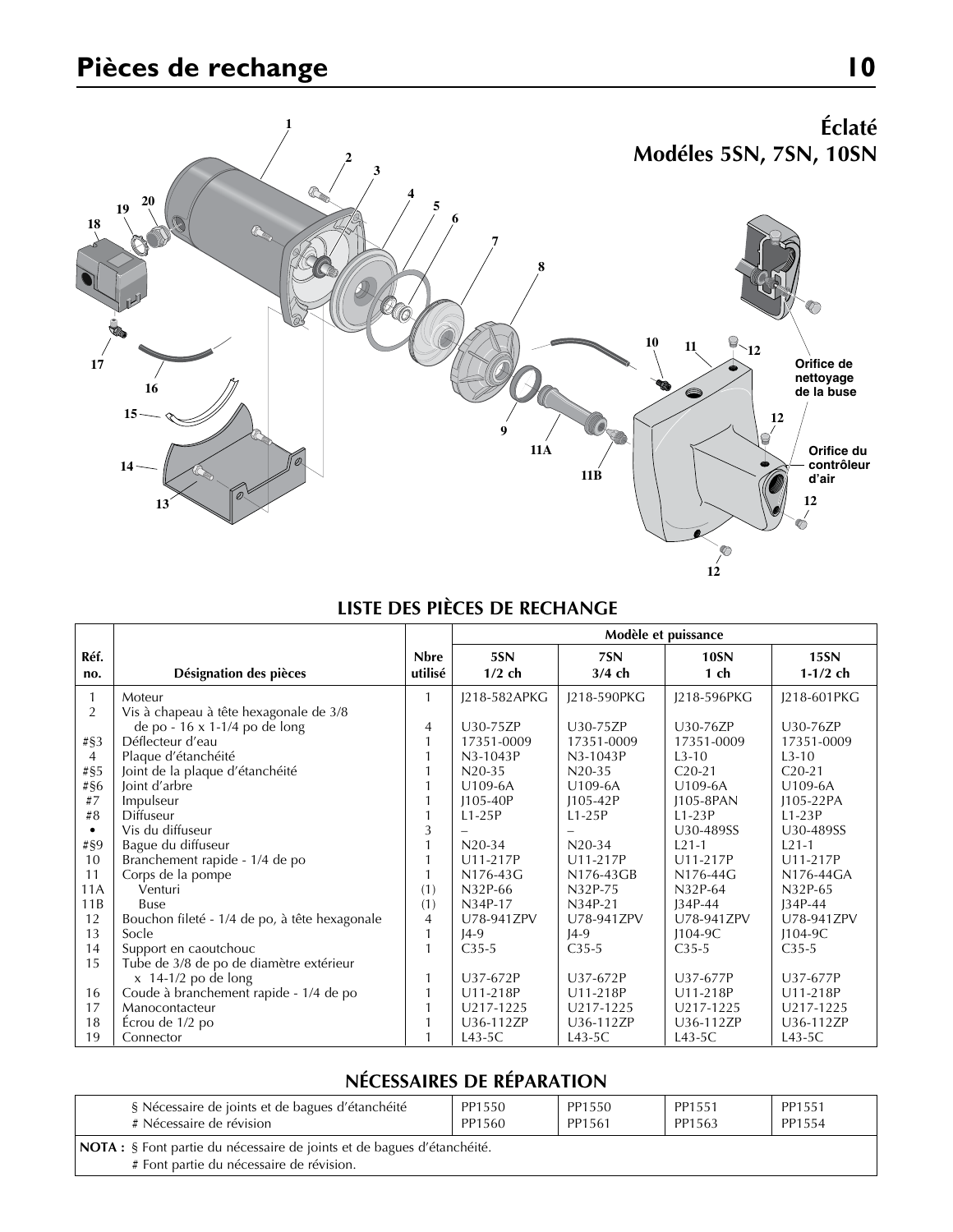# **Pièces de rechange 11**



# **LISTE DES PIÈCES DE RECHANGE**

|              |                                                             |                | Modèle et puissance |             |             |
|--------------|-------------------------------------------------------------|----------------|---------------------|-------------|-------------|
| Réf.         |                                                             | <b>Nbre</b>    | 5HN                 | 7HN         | <b>10HN</b> |
| no.          | Désignation des pièces                                      | utilisé        | $1/2$ ch            | $3/4$ ch    | $1$ ch      |
| $\mathbf{1}$ | Moteur                                                      | 1              | J218-590PKG         | J218-596PKG | J218-601PKG |
| $\# \S2$     | Déflecteur d'eau                                            | $\mathbf{1}$   | 17351-0009          | 17351-0009  | 17351-0009  |
| 3            | Plaque d'étanchéité                                         | 1              | N3-1043P            | $L3 - 10$   | $L3 - 10$   |
| # $§4$       | Joint de la plaque d'étanchéité                             | $\mathbf{1}$   | $N20-35$            | $C20-21$    | $C20-21$    |
| #§5          | Joint d'arbre                                               |                | U109-6A             | U109-6A     | U109-6A     |
| #6           | Impulseur                                                   |                | $1105 - 42P$        | J105-8PAN   | J105-22PA   |
| #7           | Volute Diffuser Assembly                                    |                | $L1-25P$            | $L1-23P$    | $L1-23P$    |
| 8            | <b>Vis</b>                                                  | 3              |                     | U30-489SS   | U30-489SS   |
| #§9          | Bague du diffuseur                                          | $\mathbf{1}$   | $N20-34$            | $1.21 - 1$  | $1.21 - 1$  |
| 10           | Venturi                                                     | (1)            | N32P-75             | N32P-64     | N32P-65     |
| 11           | <b>Buse</b>                                                 | (1)            | N34P-21             | $134P-44$   | $134P-44$   |
| 12           | Branchement rapide - 1/4 de po                              | $\mathbf{1}$   | U11-217P            | U11-217P    | U11-217P    |
| 13           | Bouchon fileté - 1/4 de po, à tête hexagonale               | $\overline{4}$ | U78-941ZP           | U78-941ZPV  | U78-941ZP   |
| 14           | Corps de la pompe                                           | $\mathbf{1}$   | N176-43GB           | N176-44G    | N176-44GA   |
| 15A          | Vis à chapeau à tête de 3/8 de po - 16 x 1-1/2 po de long*  | $\overline{2}$ | U30-75ZP            | U30-76ZP    | U30-76ZP    |
| 15B          | Vis à chapeau à tête de 3/8 de po - 16 x 1-1/4 po de long   | $\overline{2}$ | U30-75ZP            | U30-75ZP    | U30-75ZP    |
| 16           | Socle                                                       |                | $14-9$              | $1104-9C$   | $1104-9C$   |
| 17           | Support en caoutchouc                                       |                | $C35-5$             | $C35-5$     | $C35-5$     |
| 18           | Tube de 3/8 de po de diamètre extérieur x 14-1/2 po de long | $\mathbf{1}$   | U37-672P            | U37-672P    | U37-677P    |
| 19           | Coude à branchement rapide - 1/4 de po                      |                | U11-218P            | U11-218P    | U11-218P    |
| 20           | Manocontacteur                                              |                | U217-1216           | U217-1216   | U217-1216   |
| 21           | Écrou de 1/2 po                                             |                | U36-112ZP           | U36-112ZP   | U36-112ZP   |
| 22           | Connector                                                   |                | $L43-5C$            | $L43-5C$    | $L43-5C$    |

\* 1 1/4 pouce de long dans le cas du modèle 5HN.

# **NÉCESSAIRES DE RÉPARATION**

| § Nécessaire de joints et de bagues d'étanchéité                                                                           | PP1550 | PP1551 | PP1551 |  |
|----------------------------------------------------------------------------------------------------------------------------|--------|--------|--------|--|
| # Nécessaire de révision                                                                                                   | PP1561 | PP1564 | PP1564 |  |
| <b>NOTA</b> : § Font partie du nécessaire de joints et de bagues d'étanchéité.<br># Font partie du nécessaire de révision. |        |        |        |  |